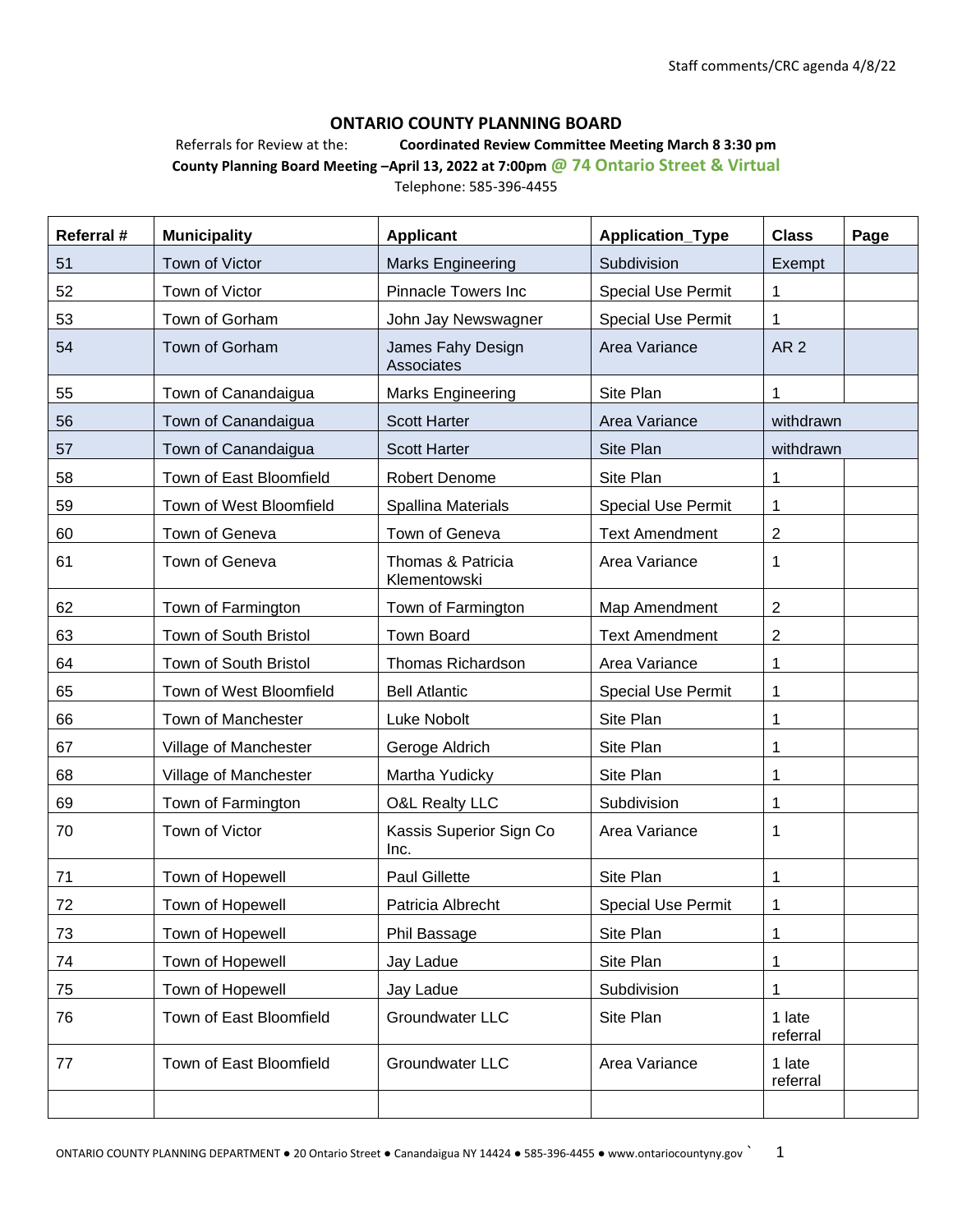# **Linda Phillips is inviting you to a scheduled Webex meeting.**

Wednesday, April 13, 2022 7:00 PM | (UTC-04:00) Eastern Time (US & Canada) | 2 hrs 30 mins

# [Join meeting](https://ontariocountyny.webex.com/ontariocountyny/j.php?MTID=md8213f3c2d95350d73ed6bb51e005077)

#### **More ways to join:**

**Join from the meeting link**

<https://ontariocountyny.webex.com/ontariocountyny/j.php?MTID=md8213f3c2d95350d73ed6bb51e005077>

#### **Join by meeting number**

Meeting number (access code): 2339 167 5252 Meeting password: q5Ztr23q8Jj

| 51 | $-2022$                         | Town of Victor Planning Board                                                                 | Class: <i>Exempt</i> |
|----|---------------------------------|-----------------------------------------------------------------------------------------------|----------------------|
|    |                                 | Type: Subdivision                                                                             |                      |
|    |                                 | Applicant: Marks Engineering Property Owner: Roger Morrison                                   |                      |
|    | Tax Map Parcel #: 40.00-1-6.000 |                                                                                               |                      |
|    |                                 | Brief Description: Two lot subdivision of 6 acre lot on the south side of CR 41 west of Brace |                      |
|    |                                 | Road in the Town of Victor.                                                                   |                      |

| 52 - 2022                       | Town of Victor Planning Board                                                                                                            | Class: $I$ |
|---------------------------------|------------------------------------------------------------------------------------------------------------------------------------------|------------|
|                                 | Type: Special Use Permit                                                                                                                 |            |
|                                 | Applicant: <i>Pinnacle Towers Inc.</i>                                                                                                   |            |
| Tax Map Parcel #: 1.02-1-24.000 |                                                                                                                                          |            |
|                                 | Brief Description: Special use permit for installation of Verizon equipment on existing tower at<br>90 Baker Road in the Town of Victor. |            |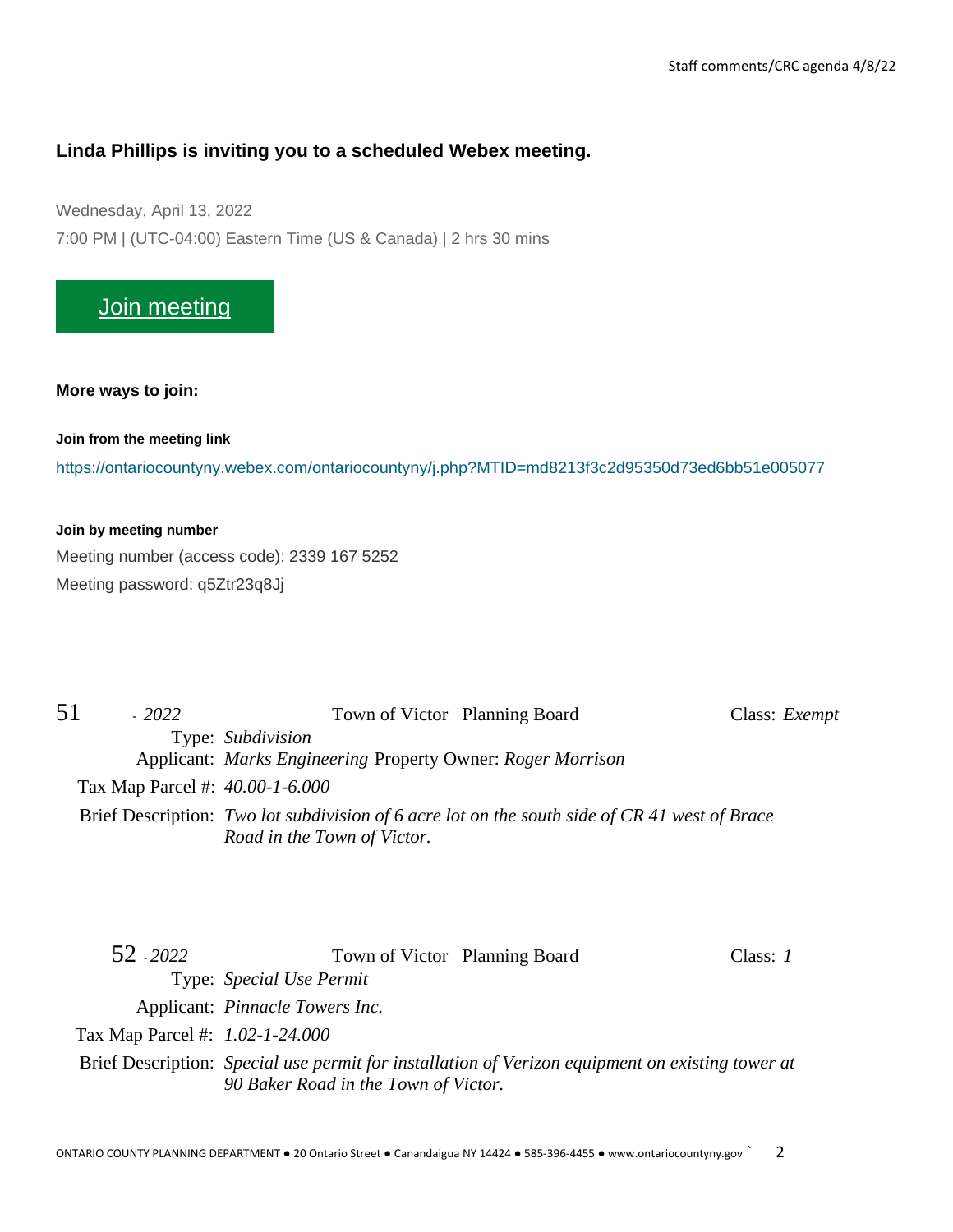| 53 - 2022 | Town of Gorham Planning Board | Class: 1 |
|-----------|-------------------------------|----------|
|           | Type: Special Use Permit      |          |

Applicant: *John Jay Newswagner*

Property Owner: *same*

Tax Map Parcel #: *129.00-1-10.200*

Brief Description: *Special use permit for 12,000 SF storage building for boat and RV storage and 60 x 80 gravel yard on 200 acre parcel at 4135 CR 17 in the Town of Gorham. <https://ontariocountyny.gov/DocumentCenter/View/34057/53-2022-aerial>*

*<https://ontariocountyny.gov/DocumentCenter/View/34058/53-2022-site-plan>*

According to OnCor, the entire parcel and all adjacent lands are in OC Agricultural District #1. The NWI includes small scattered potential wetland areas in the eastern half of the site. There are a few small areas of steep slope within wooded area in center of site. There are no floodplains.

Access to the proposed building will be from an existing field access road. The proposed project also Includes a 280' infiltration trench.

## **Comments**

- 1. Will gravel yard be used for outdoor storage?
- 2. Are drainage calculations available to document sufficiency of proposed infiltration trench?
- 3. Will project include on-site landscape buffer?

## **OCSWCD Comments**

- 1. Poorly drainage soils are present.
- 2. Consider existing tile drainage that may be impacted.
- 3. Will 4 inch tile be run underground until daylighting in swale or pond/wetland area?
- 4. No detail provided regarding drainage swale.

| 54 - 2022 | Town of Gorham Zoning Board of Appeals | Class: $AR$ 2 |
|-----------|----------------------------------------|---------------|
|           |                                        |               |

Type: *Area Variance*

Applicant: *James Fahy Design Associates*

Property Owner: *Amy Costanzo*

Tax Map Parcel #: *141.07-1-19.000*

Brief Description: *Area variance for demolition of existing cottage and construction of replacement home and attached garage at 4620 Lake Drive in the Town of Gorham. Variances required for 17' lake setback when 30' is required and 8.5' and 9.5' north and south side setbacks when 15' is required.*

#### **Policy AR 5 Applications involving one single family residential site, including home occupations. Part B Development of Lakefront Parcels.**

- B. The following applies to all development on parcels with lake frontage that require;
	- variances pertaining to lot coverage or,
	- variances pertaining to side yard setbacks or,
	- variance pertaining to lake shore setbacks

The CPB's role of reviewing and making recommendations on county wide development has provided a unique perspective on the trend of more intensive development and use of lakefront lots. Of particular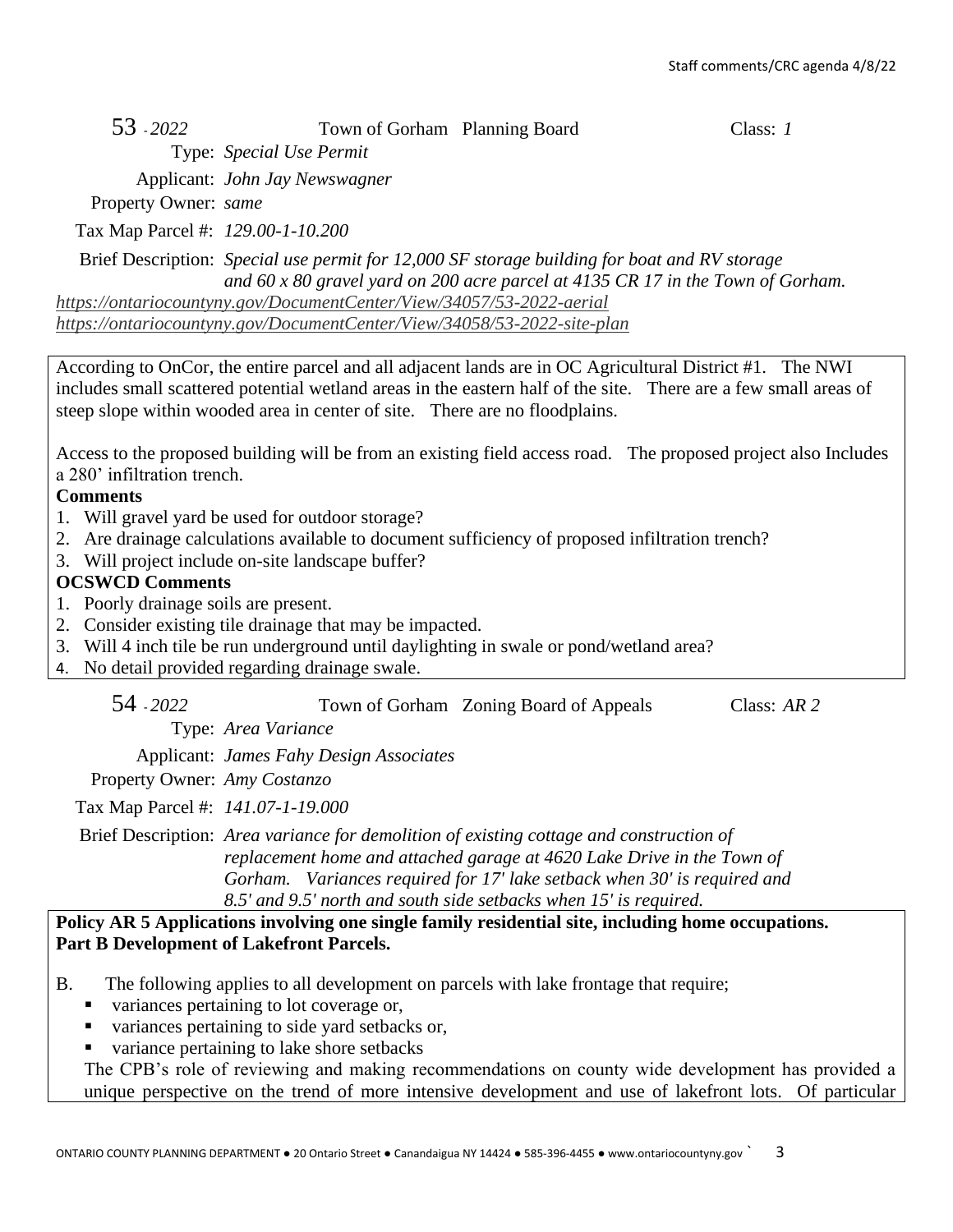concern are the incremental negative impacts to water quality and the character of our lakefront neighborhoods. The following policy is a result of discussion and debate spanning 18 months as well as consultation with outside agencies directly involved with water quality issues in Ontario County. The intent is to address over development of lakefront lots and support the clearly stated interest by local decision makers to do the same.

# **Final Classification:** 2

## **Findings:**

- 1. Protection of water features is a stated goal of the CPB.
- 2. The Finger Lakes are an indispensable part of the quality of life in Ontario County.
- 3. Increases in impervious surface lead to increased runoff and pollution.
- 4. Runoff from lakefront development is more likely to impact water quality.
- 5. It is the position of this Board that the legislative bodies of lakefront communities have enacted setbacks and limits on lot coverage that allow reasonable use of lakefront properties.
- 6. Protection of community character, as it relates to tourism, is a goal of the CPB.
- 7. It is the position of this Board that numerous variances can allow over development of properties in a way that negatively affects public enjoyment of the Finger Lakes and overall community character.
- 8. It is the position of this Board that such incremental impacts have a cumulative impact that is of countywide and intermunicipal significance.

## **Final Recommendation:** Denial

## **Comments:**

*y*

- 1. The referring body is encouraged to grant only the minimum variance necessary to allow reasonable use of the lot.
- 2. The applicant and referring agency are strongly encouraged to involve Canandaigua Lake Watershed Manager as early in the review process as possible to ensure proper design and implementation of storm water and erosion control measures.

**CLCSD Comment** Plans need to be submitted to this office for review and a renovation permit will be required.

| 55 - 2022                        | Town of Canandaigua Planning Board                                   |                                                                                                                                                                                                                                          | Class: 1 |
|----------------------------------|----------------------------------------------------------------------|------------------------------------------------------------------------------------------------------------------------------------------------------------------------------------------------------------------------------------------|----------|
|                                  | Type: Site Plan                                                      |                                                                                                                                                                                                                                          |          |
|                                  | Applicant: Marks Engineering                                         |                                                                                                                                                                                                                                          |          |
|                                  | Property Owner: Procutters Landscape Inc                             |                                                                                                                                                                                                                                          |          |
| Tax Map Parcel #: 84.00-1-17.111 |                                                                      |                                                                                                                                                                                                                                          |          |
|                                  | 10 in the Town of Canandaigua.                                       | Brief Description: Site plan for 5,200 SF building and parking area for landscaping<br>contractor and equipment, gravel drive and parking, landscape materials<br>storage bunks, and composting area at northwest corner of CR 46 and CR |          |
|                                  | https://ontariocountyny.gov/DocumentCenter/View/34059/55-2022-aerial |                                                                                                                                                                                                                                          |          |
|                                  |                                                                      | https://ontariocountyny.gov/DocumentCenter/View/34060/55-2022-CR-10-2970-2022-03-18-Site-Plan-onl                                                                                                                                        |          |

The 11 acre project site has frontage on both CR 46 and CR 10. Access to be from CR 46. There is a stormwater management facility proposed along the CR 46 frontage that outlets to an existing drainage ditch/floodplain along the road. The stormwater piping has been sized to convey the 10 year storm design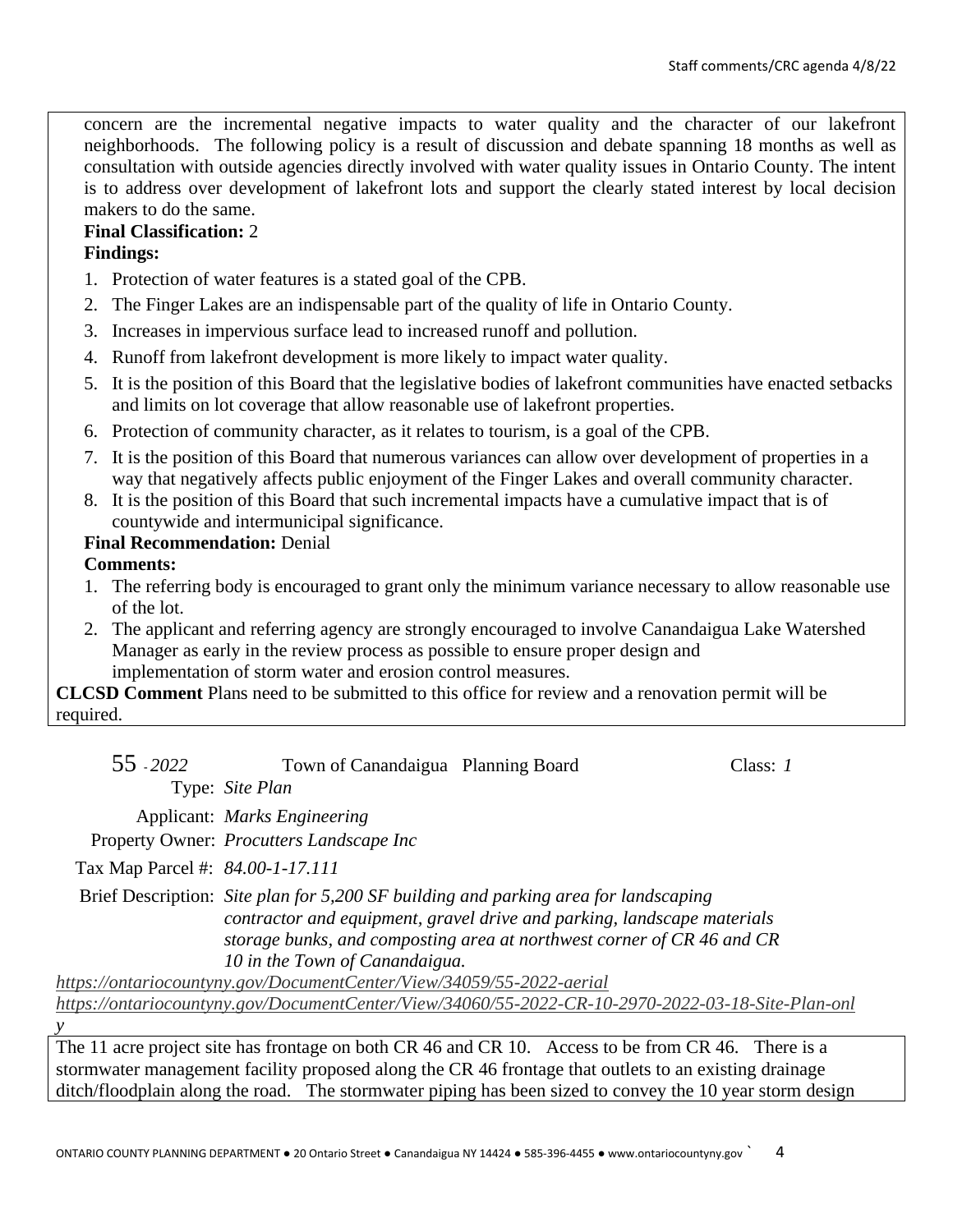flow. The contractor's office will be connected to a septic system located on the eastern portion of the lot. The landscape plan shows 9 crab apple trees along the CR 46 frontage. Building and parking area lighting fixtures will be dark sky compliant.

The phase 1 development includes 15 trailer parking spaces, 72 vehicle parking spaces, and 2,700 lf of gravel driveway. There will be 31,000 SF of outdoor storage in Phase 1. Future phase 2 to include another 5,000 SF retail building, and 100,000 SF of plant nursery and retail materials storage. Phase 2 would require rezoning a portion of the property.

The property is zoned Industrial. Adjacent land use include large scale solar facilities to the east and west, a NYSEG electric substation and residence to the south and vacant land zoned for Industrial and Mixed Use to the north.

The site drains west to the Canandaigua Outlet.

Ontario County Real Property Tax Service has confirmed filing of subdivision shown on site plan on 9/13/21. Corner lot 84.00-1-45.1 is 2.2 acres. Development site 84.00-1-45.2 is 11 acres.

## **Comments**

1.What is the date of the FEMA map referenced? If not already done, the applicant should consult the draft revised FEMA floodplain maps.

2. Has the referring body reviewed a concept plan for full site development to ensure an appropriate arrangement of all site facilities.? It seems likely and desirable that future retail operations will occur in the Phase 1 contractor building to attract retail customers and allow outdoor plant display to enhance the streetscape.

3. The applicant should review the draft revised floodplain extend available as an OnCor layer to ensure proposed business operations will be feasible if the draft maps are finalized, likely not till 2023/24.

# **OCSWCD Comments**

Septic Comments:

- 1- very poorly drained soils.
- 2- FEMA and federal wetlands present.
- 3- locking septic tank and pump station covers if at grade.
- 4- deep hole data to 72" not included.
- 5- groundwater, minerals, mottling observed?
- 6- show deep hole and percolation test locations.
- 7- raised system should be reviewed by NYSDOH

## Additional Comments:

- 1. Drainage swale noted on plans along CR 46 is regulated class C stream
- 2. Portions of proposed project are located within wetland check zone.
- 3. Permit will be required for driveway culvert.
- 4. Consider moving stormwater management facility upslope, away from class C stream
- 5. Current plans involve creating a berm across the stream, this action requires review by DEC permitting staff and Army Corp of Engineers.
- 6. Silt fence should be installed so as to prevent sediment from entering stream, extend silt fence along southern boundary.
- 7. Silt fence needed in area of septic system installation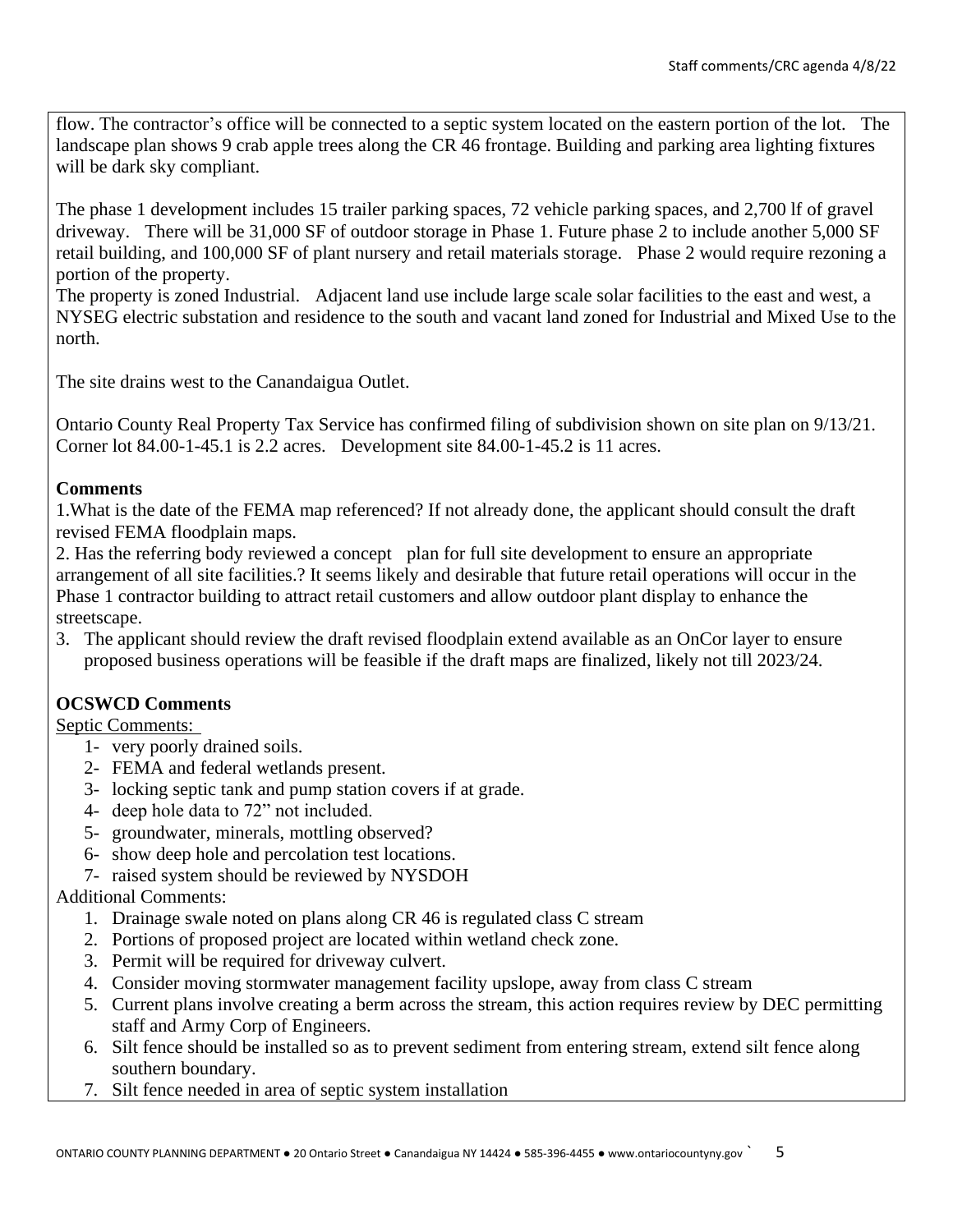- 8. Concrete truck washout must be installed a minimum of 100 feet from all waterways, stormwater inlets and drainage swales.
- 9. Amend fertilizer recommendation in construction notes to comply with no Phosphorus requirements from the Town.

| 56 - 2022                         | Type: Area Variance                                                   | Town of Canandaigua Zoning Board of Appeals                                                                                                                                     | Class: $AR$ 2<br>Withdrawn |
|-----------------------------------|-----------------------------------------------------------------------|---------------------------------------------------------------------------------------------------------------------------------------------------------------------------------|----------------------------|
| Related Referrals: 57-2022        |                                                                       |                                                                                                                                                                                 |                            |
|                                   | Applicant: Scott Harter<br>Property Owner: Schottland Chosen Spot LLC |                                                                                                                                                                                 |                            |
| Tax Map Parcel #: 140.11-1-21.110 |                                                                       |                                                                                                                                                                                 |                            |
|                                   | of Canandaigua.                                                       | Brief Description: Site plan and area variance for 3,500 SF residence 35' from Menteth<br>Creek when a 100' setback is required at 5272 Menteth Drive in the Town               |                            |
| 57 - 2022                         | Town of Canandaigua Planning Board<br>Type: Site Plan                 |                                                                                                                                                                                 | Class: exempt<br>Withdrawn |
| Related Referrals: 56-2022        |                                                                       |                                                                                                                                                                                 |                            |
|                                   | Applicant: Scott Harter<br>Property Owner: Schottland Chosen Spot LLC |                                                                                                                                                                                 |                            |
| Tax Map Parcel #: 140.11-1-21.110 |                                                                       |                                                                                                                                                                                 |                            |
|                                   | of Canandaigua.                                                       | Brief Description: Site plan and area variance for 3,500 SF residence 35' from Menteth<br>Creek when a 100' setback is required at 5272 Menteth Drive in the Town               |                            |
| 58 - 2022                         | Town of East Bloomfield Planning Board<br>Type: Site Plan             |                                                                                                                                                                                 | Class: $1$                 |
|                                   | Applicant: Robert Denome                                              |                                                                                                                                                                                 |                            |
| Property Owner: same              |                                                                       |                                                                                                                                                                                 |                            |
| Tax Map Parcel #: 66.00-3-20.110  |                                                                       |                                                                                                                                                                                 |                            |
|                                   |                                                                       | Brief Description: Site plan for construction of three 1,560 SF pole barns for storage at<br>existing manufacturing business at 2557 Cannan Road in the Town of East Bloomfield |                            |
|                                   | https://ontariocountyny.gov/DocumentCenter/View/34061/582022-aerial   | https://ontariocountyny.gov/DocumentCenter/View/34062/58-2022-denome-site-plan                                                                                                  |                            |

The project site is 15 acres site. The proposed project to disturb .11 acres. The property has frontage on both SR 5/US 20 and Cannan Road. The existing access is from Cannan Road. The property is zoned CC and LI; the proposed storage buildings would be located on the LI portion of the site. Cannan Road frontage is zoned Community Commercial. The buildings will provide additional storage for an for an existing on-site manufacturing business.

According to OnCor, the site is not constrained by floodplains, wetlands or steep slopes.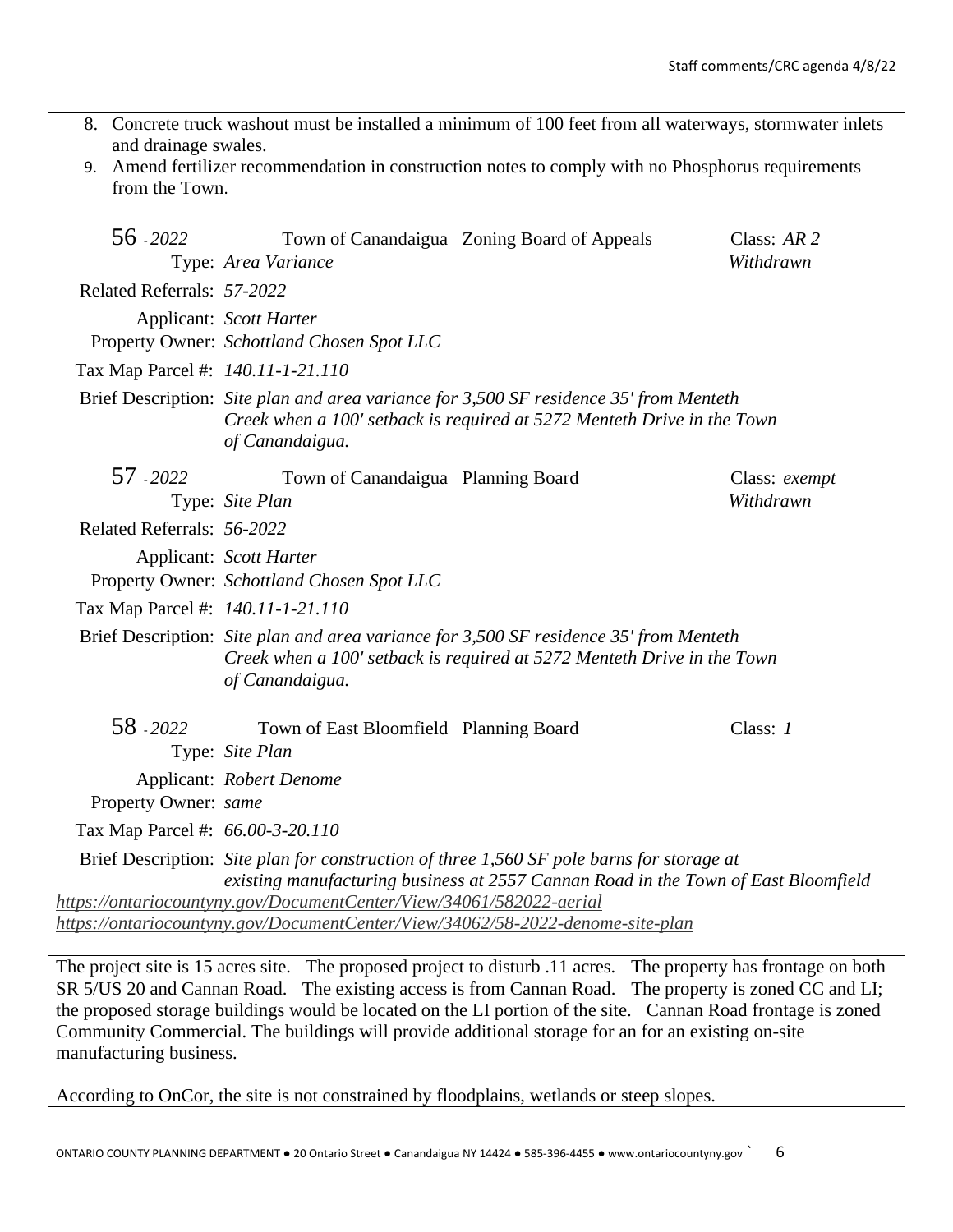#### **Comments**

- 1. Will project involve removal of vegetation?
- 2. How will stormwater from proposed buildings be managed?

# **OCSWCD Comments**

- 1. Additional information needed regarding site clearing and grading for structures.
- 2. Will impervious surface be increased to incorporate new buildings?
- 3. Stormwater management for additional impervious surface recommended

| 59 - 2022 | Town of West Bloomfield Planning Board     | Class: 1 |  |
|-----------|--------------------------------------------|----------|--|
|           | Type: <i>Special Use Permit</i>            |          |  |
|           | $1 + 1$ D $2 + 1 - 22$ $2022 - 124$ $2022$ |          |  |

Related Referrals: *33-2022 and 34-2022*

Applicant: *Spallina Materials*

Property Owner: *James Polvino*

Tax Map Parcel #: *66.00-1-23.000*

Brief Description: *Special use permit for mining excavation on leased portion of 50 acre property adjacent to existing Spallina Materials mine at 8222 CR 5/US 20 in the Town of West Bloomfield.*

*https://ontariocountyny.gov/DocumentCenter/View/33606/33-34-2022-aerial*

CPB previously reviewed referrals 33-2022 and 34-2022 for site setback variances on the existing and leased mine site in March 2022. The following summarizes relevant comments from the previous referral.

## **March 2022 Comments**

- 1. Does the Reclamation Plan re-establish a vegetated buffer areas between the two properties?
- 2. Town should update variance application form to direct applicants to provide evidence rated to differing criteria for granting area and use variances as outlined in Town code 140-153 and NYS Statute.
- 3. The Town Board may want to amend 140-151 regarding special permits and 140-153 regarding variances to require submission of site plan as part of special permit and variance applications.
- 4. The Town Board should amend its zoning code and/or map to use same district name for industrial district and applicable regulations. The district name, map, and purpose regulations should also clearly indicate whether the district is a general industrial or light industrial district.

# **March 2022 CRC Comments**

- 1. Will topsoil be stockpiled for use to return mined land to useable condition?
- 2. What portion of the shared property line is in the leased area? The referring board should consider restricting area variance to area along shared property line within leased property.
- 3. How does the mine owner/operator provide financial surety to guarantee reclamation of leased land

60 - *2022* Town of Geneva Town Board Class: *2*

Applicant: *Town of Geneva*

Type: *Text Amendment*

Brief Description: *Text amendment to allow outdoor music in the Agricultural District and Lakeview Overlay in theTown of Geneva.*

The existing definition of Agricultural Commerce focuses on accessory farm uses that provide products or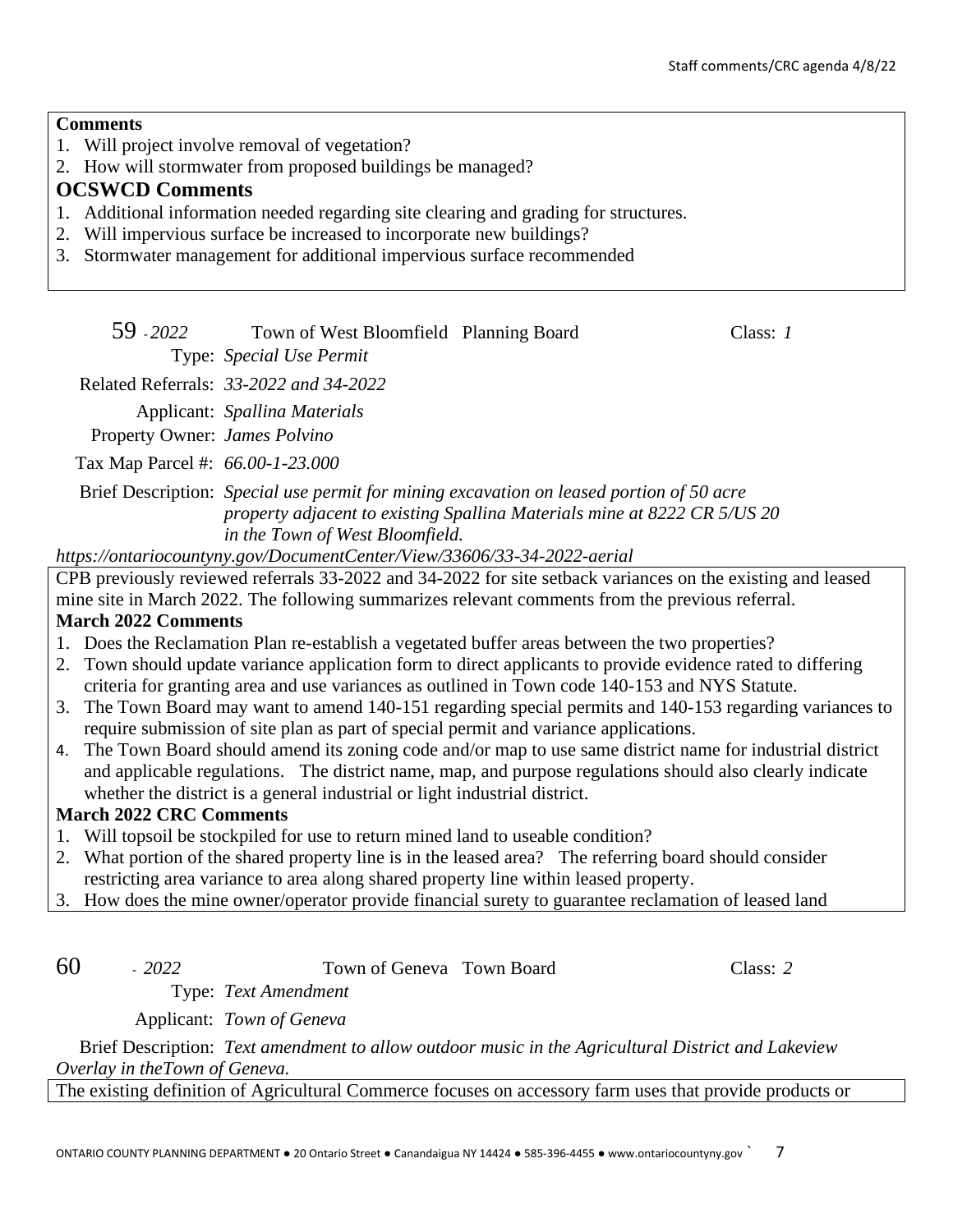services used in agricultural production. The Town of Geneva code also includes the term Agricultural Tourism which focuses on accessory farm uses which bring together tourism and agriculture for the education and enjoyment of the public. The existing use regulations of the Town of Geneva Agricultural District allow both accessory Agricultural Commerce and Agricultural Tourism uses with site plan review.

The Lakeview Overlay is applied in portions of Agricultural, R-1 Suburban Residential, and R-2 Rural Residential districts along SR 14 overlooking Seneca Lake. The Lakeview Overlay allows both Agricultural Commerce and Agricultural Tourism uses as farm accessory uses with site plan review and allows Agricultural Tourism and event facilities that are not accessory to a farm operation with a special use permit.

The Lakeview Overlay prohibits noise from amplified music or other activities to exceed 75 decibels at the property line.

## **Comments**

- 1. Referring board may want to consider amending the definition of Agricultural Tourism rather than the definition of Agricultural Commerce, however, this would also allow outdoor music (subject to maximum 75 decibels at the property line) associated with non-farm retail and wholesale businesses not only in the Town of Geneva Agricultural Zoning District, but also in portions of the R-1 and R-2 districts in the Lakeview Overlay District.
- 2. The proposed amendment would allow outdoor music as an accessory use anywhere in the Town of Geneva Agricultural Zoning District. Are any standards, such as those found in the Lakeview Overlay district, needed to protect residents of agricultural areas from the impact of newly allowed event and outdoor music commercial activities?

| $61 - 2022$                      |                                                                         | Town of Geneva Zoning Board of Appeals                                                                                                                                   | Class: $I$ |
|----------------------------------|-------------------------------------------------------------------------|--------------------------------------------------------------------------------------------------------------------------------------------------------------------------|------------|
|                                  | Type: Area Variance                                                     |                                                                                                                                                                          |            |
|                                  | Applicant: Thomas & Patricia Klementowski                               |                                                                                                                                                                          |            |
| Property Owner: same             |                                                                         |                                                                                                                                                                          |            |
| Tax Map Parcel #: 161.20-1-2.100 |                                                                         |                                                                                                                                                                          |            |
|                                  | required at 5263 North Kashong Point in the Town of Geneva.             | Brief Description: Area variance to allow replacement of existing shed with 1,320 SF garage<br>situated a similar 8' from the Northern Suffolk property line when 10' is |            |
|                                  | https://ontariocountyny.gov/DocumentCenter/View/34063/61-2022-aerial    |                                                                                                                                                                          |            |
|                                  | https://ontariocountyny.gov/DocumentCenter/View/34064/61-2022-site-plan |                                                                                                                                                                          |            |
|                                  |                                                                         |                                                                                                                                                                          |            |

#### **OCSWCD Comment –** Consider stormwater management practice for roof gutter runoff.

| 62 - 2022                  | Town of Farmington Town Board         | Class: 2 |
|----------------------------|---------------------------------------|----------|
|                            | Type: Map Amendment                   |          |
| Related Referrals: 57-2019 |                                       |          |
|                            | Applicant: Town of Farmington         |          |
|                            | Property Owner: Farmington Center LLC |          |
|                            | Representative: Costich Engineers     |          |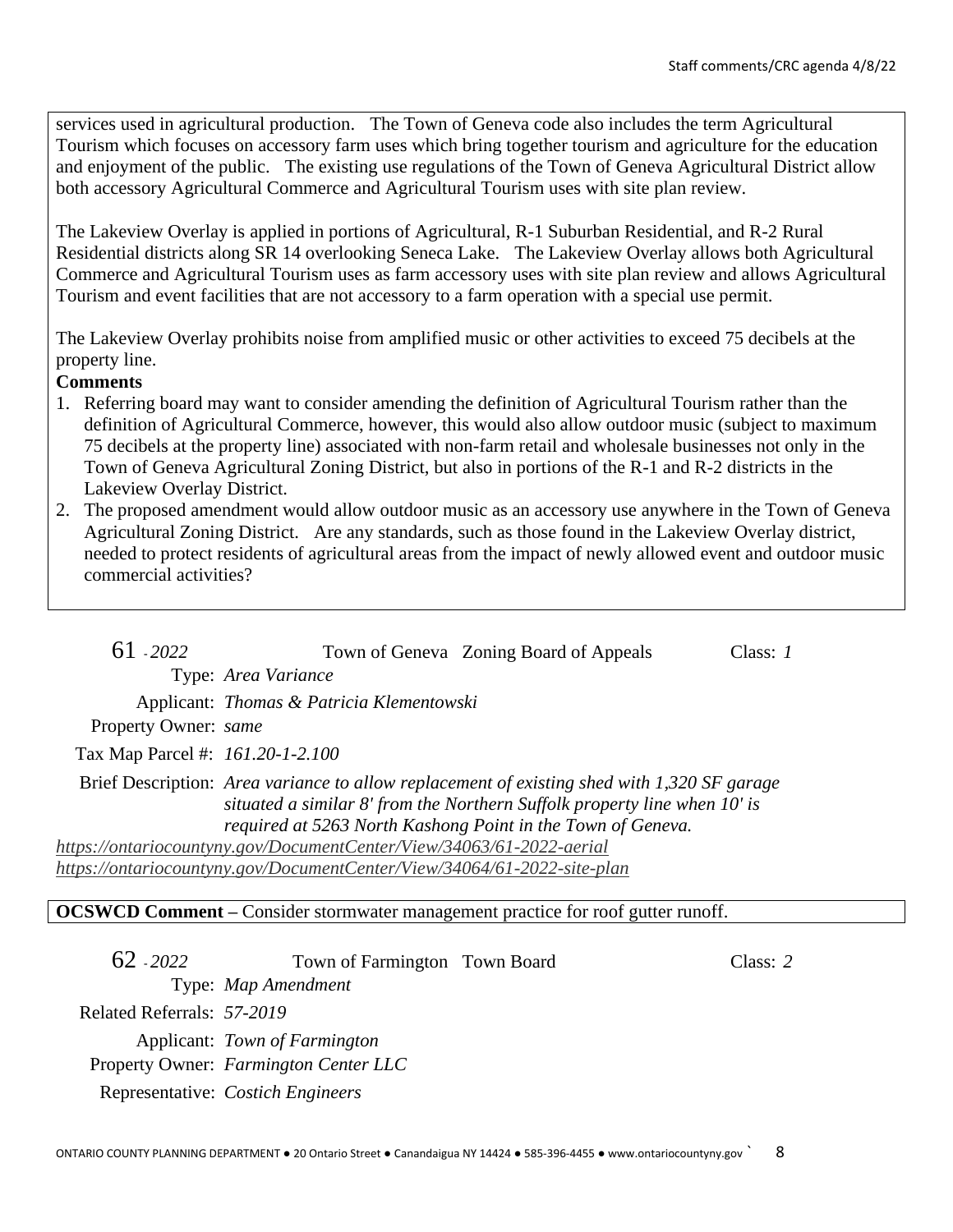Tax Map Parcel #: *29,99-01-39; 20.00-01-40; 29.00-01-41.1*

Brief Description: *Map amendment to rezone 3 parcels with 18 acres from GB General Business to IZ Incentive Zoning to accommodate additional development at Tops Plaza/Farmington Market Center at 6179 SR 96 in the Town of Farmington. https://ontariocountyny.gov/DocumentCenter/View/34066/62-2022-aerial <https://ontariocountyny.gov/DocumentCenter/View/34067/62-2022-concept-plan>*

These 3 properties were previously referred as 57-2019 for an Incentive Zoning map amendment in March 2019. At that time the SR 96 endpoint of the SR 96/SR 332 through road via Mercier Boulevard was proposed at the eastern end of the subject property. At this time, the SR 96 endpoint of the through road is anticipated as part of development of the adjacent property to the east.

The three properties are currently zoned General Business and developed with a Tops grocery store and extensive parking. There is no stormwater management pond connected to the existing stormwater system. In the General Business district, office, service and retail uses excluding fast-food and drive-in restaurants are permitted uses. Shopping plazas, fast-food restaurants and those with drive-in, and motor vehicle gasoline stations, sales and service are allowed in the General Business District with a special use permit. The proposed development/redevelopment activities will disturb 15.7 acres of the 18.3 acre site. The proposed building coverage is 11 percent, less than the 34 percent allowed by code. The project area, and other lands to the south and west of SR 96/SR 332 and north of Mercier Boulevard and wests of Mertensia Road are within the Community Center/Mixed use category on the 2011 Comprehensive Plan Future Land Use Map. The project area is also in the Major Thoroughfare Overlay Districts.

The incentive zoning concept plan proposes 30' front setbacks from the access road when 50' is required and 60' from SR 96 when 100' is required, though required SR 96 setback may have changed. The plan proposes 417 parking spaces when 396 would be required, including 35 land banked parking spaces. The concept plan proposes fewer parking spaces than code requires for the supermarket and more spaces than required for the retail expansion and bank use. The concept plan does not indicate provided setbacks to the leased boundaries of frontage uses?

Dominant soils are Ovid silt loam with the following soil characteristics:

| <b>Prime Farmland if drained</b>     |                          |
|--------------------------------------|--------------------------|
| <b>Permeability:</b> moderately high | <b>Erodibility:</b> high |
| <b>Hydrological Group</b> C/D        | <b>Partially Hydric</b>  |
| Somewhat poorly drained              | Depth to Water Table 36" |

The applicant is currently offering the following incentives:

- 1. Financial contribution for extension of Mercier Boulevard
- 2. Financial contribution for pedestrian signal at new Mercier Boulevard/SR 96 intersection
- 3. Financial contribution for the installation of 18 off-site street lights
- 4. Financial contribution to the Beaver Creek Sanitary Sewer Force Main project
- 5. Installation of the final leg of the pedestrian signal and crosswalk at SR 96 and Mertensia Road
- 6. Installation of sidewalk connection from on-site sidewalk on the east side of Mertentia Road south to the intersection of Creek View Road

The applicant is currently requesting the following incentives:

- 1. Relief from dimensional requirements of the MTOD regulations including
	- a. Reduce 50' setback from access road
	- b. Reduce 150' corner clearance from Mercier Boulevard for CNB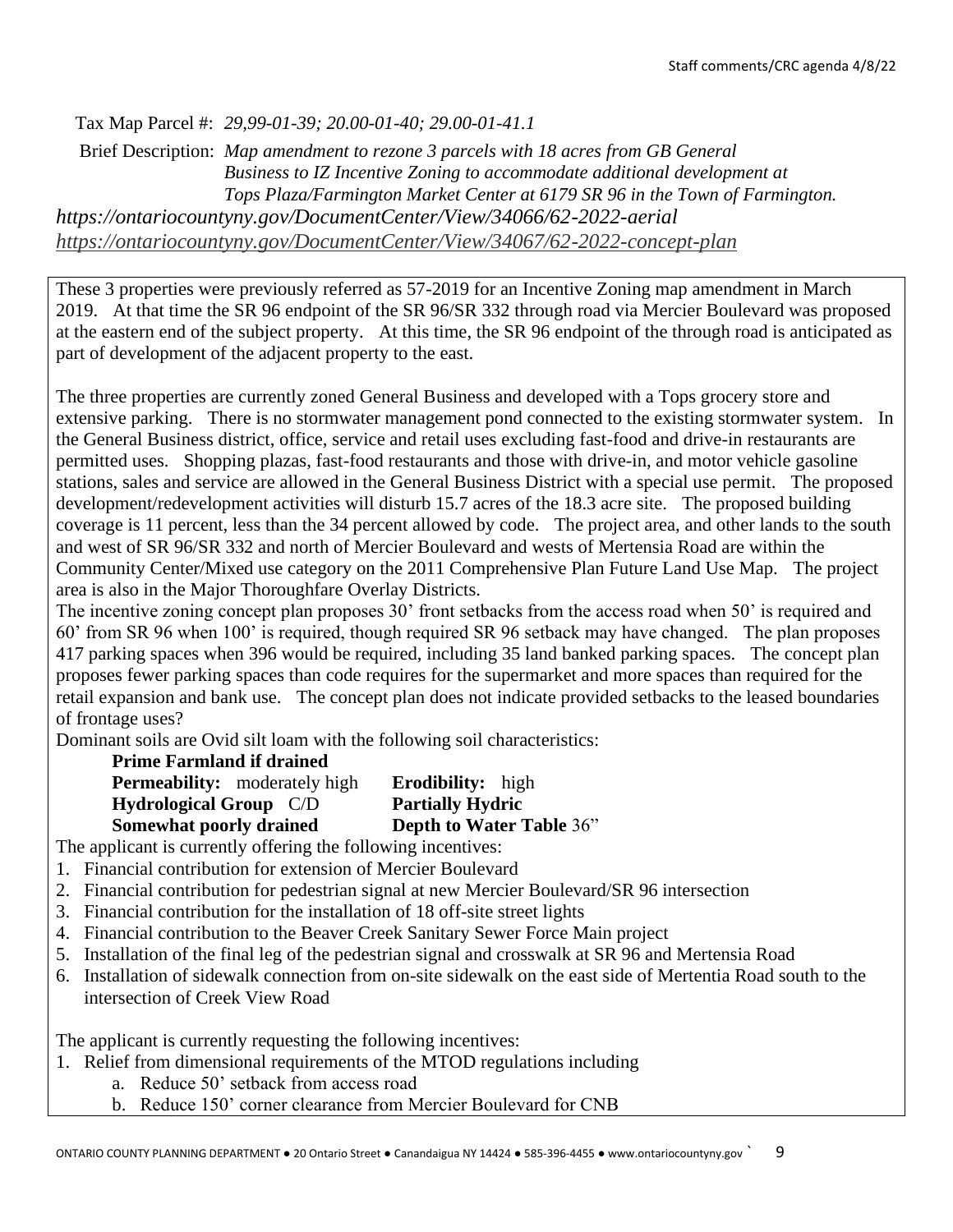- c. Reduce interna driveway corner clearance requirements from 75'
- 2. No need for special use permits for Tops fuel kiosk, Mavis Tire, and 2 tenant fastfood restaurant with drive-thru
- 3. No need for 40,000 minimum lot size
- 4. Reduce internal lot line setbacks lots 4,5,&6 to have depth of less than 200', lot 2 (plaza) to have zero front setback
- 5. No need for area variance for spacing of motor vehicle stations (Tops Fuel Kiosk and Mavis Tire) within 1,500' of Bryne Dairy
- 6. Reduce bank letter stacking requirements from 10 per teller lane or ATM
- 7. Parking requirements based on Uniform Building Code and relief from parking requirements for individual lots based on reciprocal parking, access, and utility easement.

The applicant's Incentive Zoning Intent letter also outlines vehicle and pedestrian circulation improvements that must be included in the proposed site plan and on-site street lights, benches and trash receptacles to be provided along SR 96 frontage.

## **Comments**

- 1. The Town Board should ensure any building and parking coverage allowed reserves sufficient space for stormwater management and landscaping. The Town Board should consider identifying minimum open space requirements or maximum parking or impervious surface coverages.
- 2. The Town Board may also want to identify green infrastructure practices necessary to minimize impacts of stormwater quality and quantity to nearby Beaver Creek.
- 3. Will the proposed IZ allow fast food restaurants as a permitted use?
- 4. Will parking/stacking be sufficient if frontage lots with drive-thrus are developed with fast food uses?
- 5. How do the likely setbacks from the lease lines compare to required setbacks of the GB district?
- 6. As identified in plans and zoning for "Town Center" locations in other communities, to create a walkable pedestrian character it is desirable to encourage multi-story buildings, 4-6 'of landscaped area between the road and sidewalk, and to locate parking to the rear or side of buildings and screen parking from the sidewalk. To create a desirable pedestrian environment, it is also important to provide pedestrian scale lighting (12'-14' poles) and features of visual interest such as 30 to 60 % window transparency of adjacent buildings or pedestrian routes with landscaping on both sides. Pedestrian oriented development should provide not only pedestrian circulation along edge roadways, but also along site driveways and through parking areas to connect individual building entrances to the public sidewalk through landscaped parking medians and islands or along drainage swales. Typical pedestrian friendly design guidelines require landscaped islands or medians for every 20 to 40 spaces. See T. Canandaigua Feb. 15, 2019 draft Uptown Study and recently adopted comprehensive zoning code updates in the Town of Geneva and the Villages of Shortsville and Clifton Springs.
- 7. Should the incentive list include an advertising sign listing multiple site users?
- 8. The Town Board may want to consider inclusion of an amenity line item to fund site features such as light pole banners; enhanced internal signs; and enhanced bike racks, bus shelter, and other furnishings to help brand the area.
- 9. The Town Board should explore opportunities for a direct pedestrian and bicycle only connection across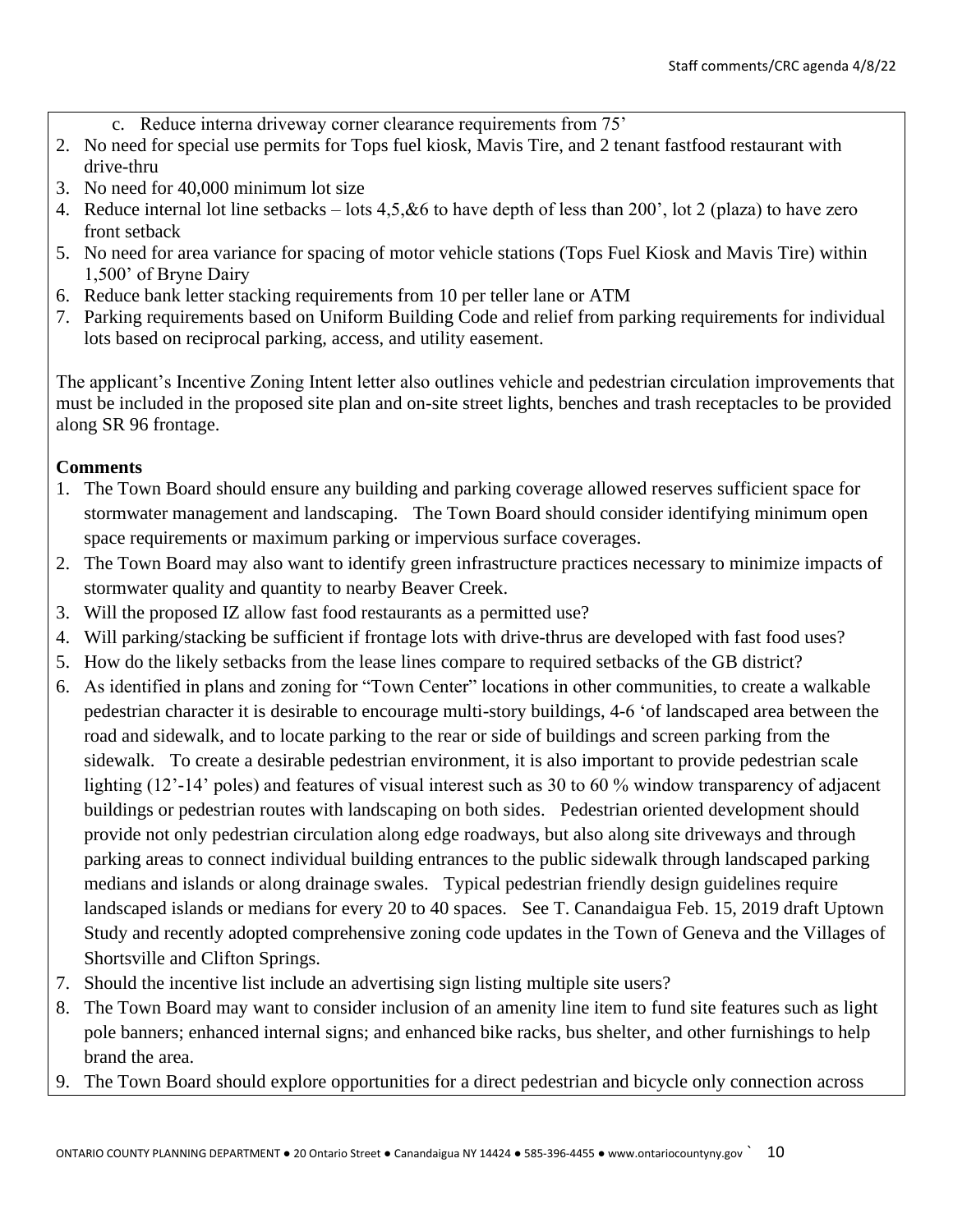Beaver Creek to the townhouses to the south of the site and ultimately to the residential subdivision further south. 10. In accordance with the MTOD Site Design Guidelines, the Town Board should consider provision of a public pedestrian access corridor along Beaver Creek. 11. In accordance with the MTOD Site Design Guidelines, the Town Board may want to consider defining appropriate facade materials, massing, articulation, and roof forms to create a pedestrian friendly environment. 12. What provisions will be made for winter clearing of public sidewalks and on-site pedestrian walkways? 13. Is the fuel kiosk staffed? If not, how are cash transactions or service to individuals needing assistance handled? **OCSWCD Comments** 1. Unable to make comment at this time due to lack of detail regarding erosion and sediment control and stormwater plans. 2. Be advised that Beaver Creek is a class C stream and runs through the proposed site. 63 - *2022* Town of South Bristol Town Board Class: *2* Type: *Text Amendment* Applicant: *Town Board* Brief Description: *Text amendment to the Town of South Bristol code to change how to assign postal address when more than one residence is located on a single lot, and to limit storage of Recreational Vehicles to 2 such vehicles owned by member(s) of owner's family residing on the lot.* 64 - *2022* Town of South Bristol Zoning Board of Appeals Class: *1* Type: *Area Variance* Applicant: *Thomas Richardson* Property Owner: *JHB & JKB LLC* Representative: *William Grove* Tax Map Parcel #: *184.04-1-5.000* Brief Description: *Area variance to add ADA compliant bathrooms that will extend 2.2 ' into ROW of Cold Spring Road to a commercial use at 6461 SR 64 in the Town of South Bristol. The existing building is located partially in the ROW. A second variance is requested to allow an increase in lot coverage from 65 percent to 67 percent when 50 percent is allowed. https://ontariocountyny.gov/DocumentCenter/View/34068/64-2022-aerial https://ontariocountyny.gov/DocumentCenter/View/34069/64-2022-site-plan <https://ontariocountyny.gov/DocumentCenter/View/34070/64-2022-survey>*

The 624 SF addition will also accommodate portion of internal stair to new basement freezer and cold storage area.

Project to also involve new septic system for Brews and Brats and Arbor Hill wastewater; restoration of the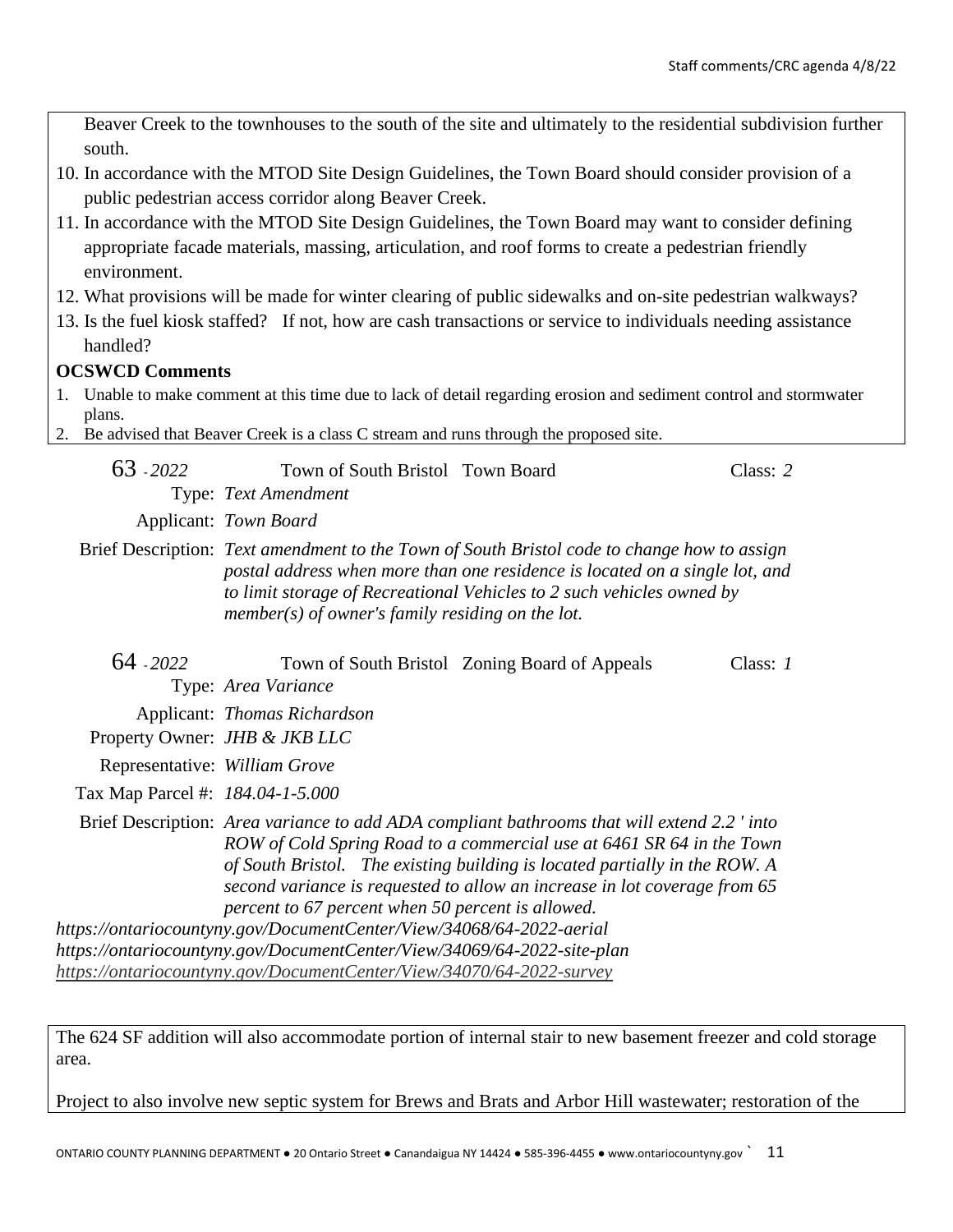historical diorama of the Village of Naples; and relocating electric service to comply with public utility standards.

## **OCSWCD Comments**

- 1. Roof water runoff from addition and existing building should be diverted away from proposed septic.
- 2. Erosion and sediment control not shown for construction.

| 65 - 2022                        | Town of West Bloomfield Planning Board                               |                                                                                              | Class:1 |
|----------------------------------|----------------------------------------------------------------------|----------------------------------------------------------------------------------------------|---------|
|                                  | Type: Special use permit                                             |                                                                                              |         |
| Related Referrals: 42-2022       |                                                                      |                                                                                              |         |
|                                  | Applicant: <i>Bell Atlantic</i>                                      |                                                                                              |         |
| Property Owner: Gary Evans       |                                                                      |                                                                                              |         |
| Representative: Nixon-Peabody    |                                                                      |                                                                                              |         |
| Tax Map Parcel #: 52.00-1-19.000 |                                                                      |                                                                                              |         |
|                                  |                                                                      | Brief Description: Special use permit for construction of telecommunications tower at 2000   |         |
|                                  | Strong Road in the Town of West Bloomfield.                          |                                                                                              |         |
|                                  | https://ontariocountyny.gov/DocumentCenter/View/33618/42-2022-aerial |                                                                                              |         |
|                                  |                                                                      | https://ontariocountyny.gov/DocumentCenter/View/33619/42-2022-Ionia_single-page-site-plan-pZ |         |
| Ds_rev0_20211203-map             |                                                                      |                                                                                              |         |

This project was previously referred as # 42-2022 in March for a height variance. The project description is from the March minutes and is followed by summary of Exhibits related to the special use permit, and finally previous and new comments.

Application materials indicate the leased area is 242' to Dolomite owned property to the west, 381' to property to the east, and 2,700' to property to the north. The tower is 304' from closest property line. There are no airports within 5 miles of the tower site, and no FAA registration required.

The proposed tower height is intended to accommodate space for 3 additional carriers. The Town zoning code requires new towers to accommodate at least 2 carriers. The property owner will receive additional rental payment if other carriers locate equipment on the tower.

The proposed project will include a 1,770 lf 12' wide gravel driveway along an existing 8' dirt farm road with access from Strong Road. To comply with the NYSDEC SPDES Storm Water Permit, the project will include 5 stormwater management areas. The 100'x100' leased area will be surrounded by a 6' fence including the tower, 4'x11.5' concrete slab for equipment cabinets, and 4'x8' concrete pad for generator. The access road and transformer will be located outside the fenced/leased area.

SEQR documentation indicates the project will disturb 2 acres of the 79-acre property removing 1.6 acres of forest and creating.57 acres of impervious area. The EAF indicates one-quarter of the property has slopes of greater than 15 percent and portions of the property are in Ontario and Monroe County agricultural districts. There are 59 acres of forest and 18 acres of meadow with neither currently used in agriculture, through 31 acres are highly productive soils. The EAF also indicates the site is home to a locally unique geologic feature known as Hopper Hills. The property includes a .29 acre federally regulated wetland and a class C stream. The stream is tributary to Great Brook which is an impaired waterbody as defined by NYS due to nutrients, low dissolved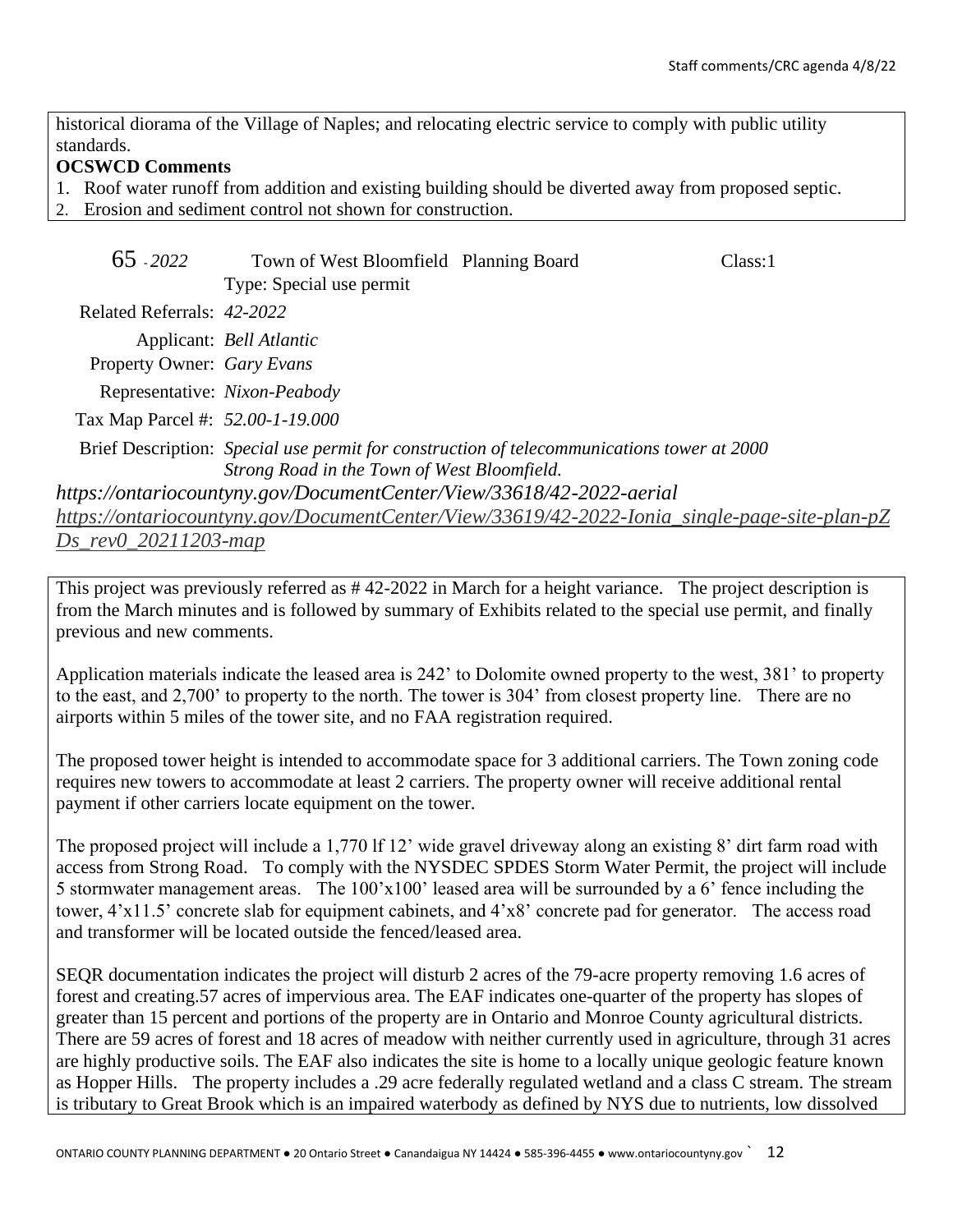oxygen, and silt and sediment that impair recreation use and use by aquatic life. The project is over or adjacent to a principal aquifer and .03 miles to historic barns on adjacent properties

The EAF appendix B includes a Visual EAF Addendum which characterizes the site as not visible from parks or site listed on the State or National Historic Register. The tower is visible from County Road 14 which is .3 miles from the project site and CRs 38 and 39 extending from .5 to 1.5 miles from the project site. The project site is also within .3 to .9 miles of SR 64 and visible from local roads: Strong Road, Bennett Road, and Cox Road. The annual number of likely viewers, primarily from area roadways but also area homes and workplaces, is estimated at 52,560.

The visual character of the area within 1 mile of the project site is characterized as primarily undeveloped with flat and hilly agricultural and forest land and some commercial use. There are other visually similar projects within 3 miles.

Exhibits C, E, F, and G of information included with the site plan and variance referral (#42-2022 in March 2022), include information on the tower compliance with the special use permit requirements of Town Code 140-109.B (3) (a).

Town Code requires that proposed tower is designed for at least 3 providers. The site plan indicates tower locations for 4 providers.

Exhibit E evaluates coverage and capacity in the geographic area to be serviced by the proposed tower. The analysis indicates existing area towers in East and West Bloomfield, Lima and Victor are challenged to provide coverage in this area due to terrain, foliage, and distance. The analysis also indicates these towers nearing or exceeding user needed capacity and that the proposed tower will reduce coverage gaps in the Town of Mendon and improve service in portions of East and West Bloomfield, Victor, Lima, and Mendon.

In Exhibit F the applicant identified 4 potential sites for tower constructions. Only the proposed site provides a technologically feasible site with a buildable location acceptable to both parties and mutually agreeable lease terms.

In Exhibit G the application provided visual simulations of views to the proposed tower from 4 locations within ½ mile of the tower site including sites on SR 64, Elton Road, and 2 on Strong Road.

## **March 2022 Comments**

- 1. Will the tower be visible from Mendon Foundation owned open space? The Foundation owns property within 500' of the project site (131.03-1-2.22) identified in Exhibit J the Agricultural Data Statement. The Foundation website indicates the view from higher elevations of the Sibleyville Nature Reserve extend 30 miles to the south.
- 2. Vacant area within fenced area appears insufficient to house necessary equipment for 3 additional carriers.
- 3. The site plan should include a directional arrow.

## **March 2022 OCSWCD Comments**

- 1. Consider diverting stormwater from upper portion of access road/ old trail to stormwater management facility.
- 2. Silt fence should be sloped upslope at ends.
- 3. Extend silt fence around area of disturbance at the cell tower pad.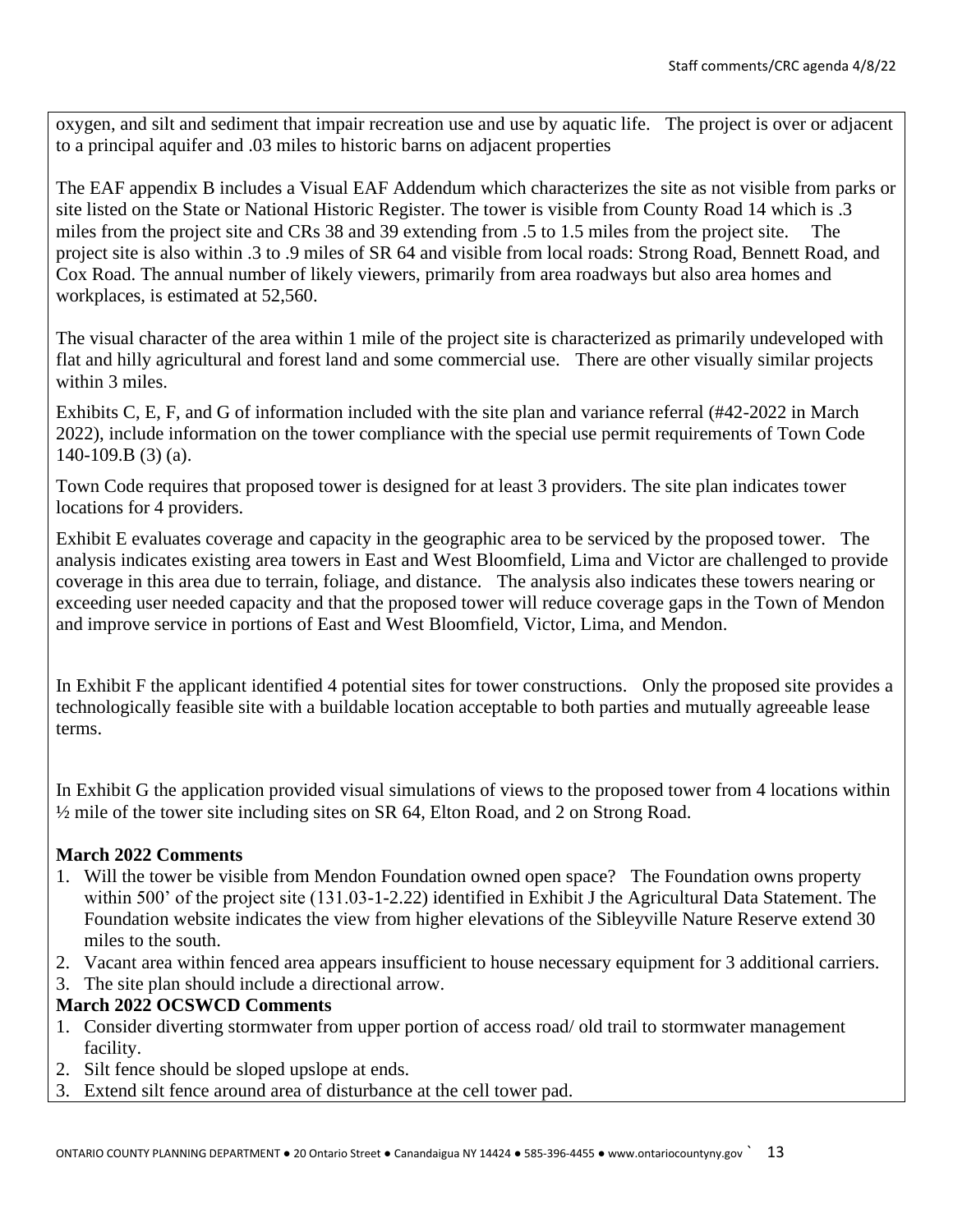- 4. See updated New York Standards for concrete truck washout design.
- 5. Topsoil stockpile location not identified.

## **March CPB Comments**

Any required tower lighting should accommodate the dark sky needs of the amateur astronomical observatory in Ionia.

## **April 2022 Comments**

1. Exhibit G the visual analysis does not evaluate cumulative impact of propose facility and other existing and foreseeable towers nor an analysis of alternative designs and colors as required by Town Code 140-109.B (3) (a).

| 66 - 2022                        | Town of Manchester Planning Board                                    |                                                                                           | Class: $1$ |
|----------------------------------|----------------------------------------------------------------------|-------------------------------------------------------------------------------------------|------------|
|                                  | Type: Site Plan                                                      |                                                                                           |            |
|                                  | Applicant: Luke Nobolt                                               |                                                                                           |            |
| Tax Map Parcel #: 32.00-1-65.100 |                                                                      |                                                                                           |            |
|                                  |                                                                      | Brief Description: Site plan for 2,000 SF building expansion at 4330 SR 96 in the Town of |            |
|                                  | Manchester.                                                          |                                                                                           |            |
|                                  | https://ontariocountyny.gov/DocumentCenter/View/34071/66-2022-aerial |                                                                                           |            |
|                                  | https://ontariocountyny.gov/DocumentCenter/View/34072/66-2022        |                                                                                           |            |

The project site is 1.9 acres. The project includes replacement of the septic system. The site has an existing building with an access off Kyte Road. No existing or proposed access off SR 96. **Comment** A SWPPP is required if the area of disturbance is 1 acre or greater.

# **OCSWCD Comments**

- 1- Plan says replacement system, if so, what becomes of the old system?
- 2- Be sure soil temperature was > 32ºf during soil investigation.
- 3- What is soil data  $> 48$ " to 72"?

4- Is there bedrock present?

5- Should Plan reference to NYSDOH regulations, refer to NYSDEC design standards?

| 67 - 2022                       | Village of Manchester Planning Board                                                                                                                                                         |                                                                                                                                                                        | Class: 1 |
|---------------------------------|----------------------------------------------------------------------------------------------------------------------------------------------------------------------------------------------|------------------------------------------------------------------------------------------------------------------------------------------------------------------------|----------|
|                                 | Type: Site Plan                                                                                                                                                                              |                                                                                                                                                                        |          |
|                                 | Applicant: George Aldrich                                                                                                                                                                    |                                                                                                                                                                        |          |
|                                 | Representative: RJ Landscaping                                                                                                                                                               |                                                                                                                                                                        |          |
| Tax Map Parcel #: 32.14-1-50.00 |                                                                                                                                                                                              |                                                                                                                                                                        |          |
|                                 | Main Street in the Village of Manchester.<br>https://ontariocountyny.gov/DocumentCenter/View/34073/67-2022-aerial<br>https://ontariocountyny.gov/DocumentCenter/View/34074/67-2022-site-plan | Brief Description: Site plan for addition of 240 SF open pavilion, fire pit and related gravel<br>walkways, landscaping, and fencing at Reinvention Brewing at 9 North |          |
|                                 | https://ontariocountyny.gov/DocumentCenter/View/34075/67-2022-survey                                                                                                                         |                                                                                                                                                                        |          |

#### **OCSWCD Comment** Consider landscape feature to manage roof water runoff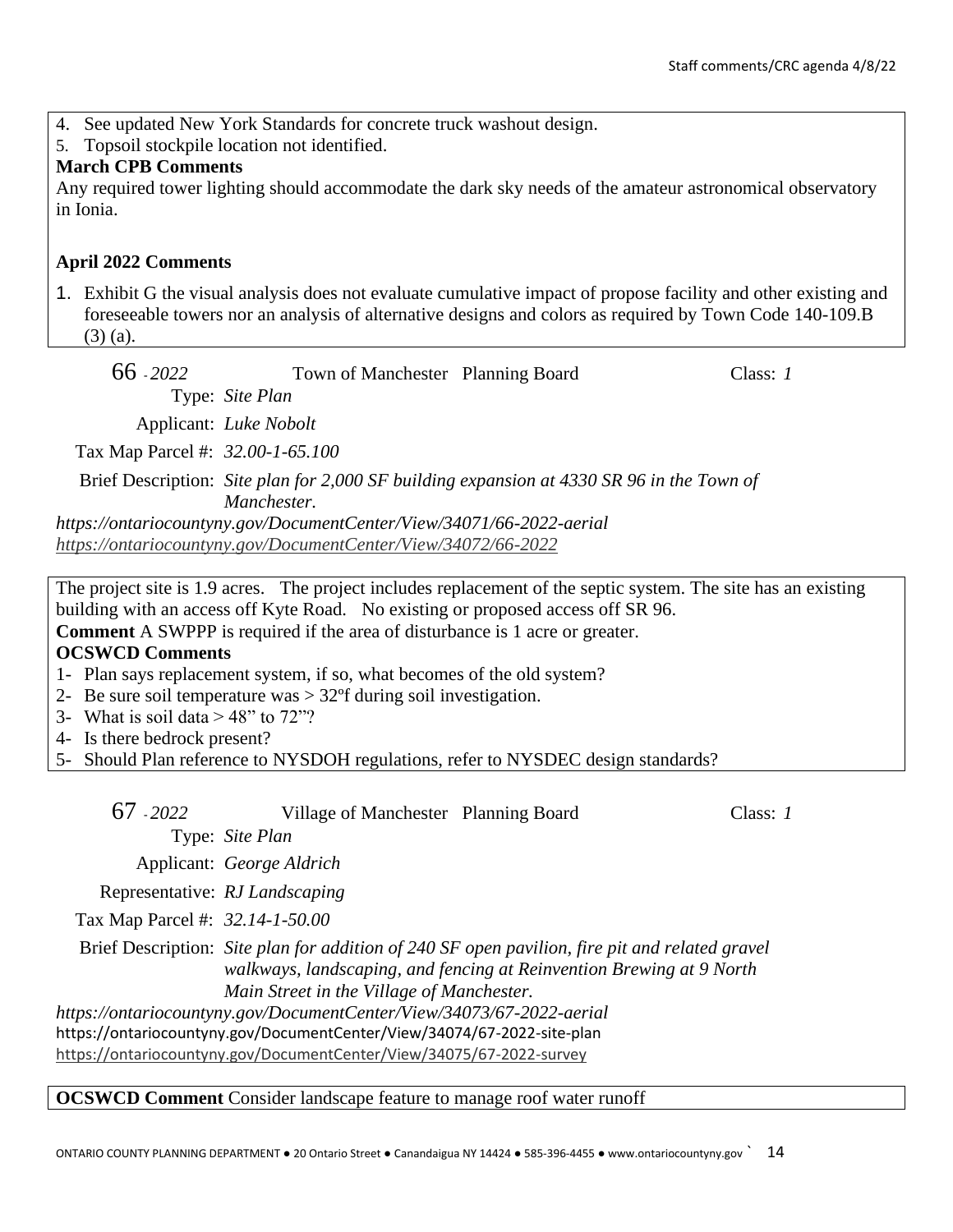| 68 - 2022                        | Village of Manchester Planning Board                                 |                                                                                                                                                                           | Class: $I$ |
|----------------------------------|----------------------------------------------------------------------|---------------------------------------------------------------------------------------------------------------------------------------------------------------------------|------------|
|                                  | Type: Site Plan                                                      |                                                                                                                                                                           |            |
|                                  | Applicant: <i>Martha Yudicky</i>                                     |                                                                                                                                                                           |            |
| Property Owner: same             |                                                                      |                                                                                                                                                                           |            |
|                                  | Representative: Richard Krpt, Identify Design PLLC                   |                                                                                                                                                                           |            |
| Tax Map Parcel #: 32.13-2-49.000 |                                                                      |                                                                                                                                                                           |            |
|                                  | at 20 S. Main Street in the Village of Manchester.                   | Brief Description: Site plan for interior and exterior renovations and addition of enclosed<br>dumpster area to repurpose existing commercial building for a liquor store |            |
|                                  | https://ontariocountyny.gov/DocumentCenter/View/34076/68-2022-aerial |                                                                                                                                                                           |            |
|                                  | https://ontariocountyny.gov/DocumentCenter/View/34077/68-2022        |                                                                                                                                                                           |            |

**Comment** The Village Center Design Principles of the Comprehensive Plan recommend retention of original size of openings when repairing or replacing windows, doors, or storefronts and requiring 50 to 60 percent transparency for first floor spaces.

| $69 - 2022$ | Town of Farmington Planning Board                                        |                                                                                                                                                                                                                                                                                                                     | Class: $I$ |
|-------------|--------------------------------------------------------------------------|---------------------------------------------------------------------------------------------------------------------------------------------------------------------------------------------------------------------------------------------------------------------------------------------------------------------|------------|
|             | Type: Subdivision                                                        |                                                                                                                                                                                                                                                                                                                     |            |
|             | Applicant: O&L Realty LLC                                                |                                                                                                                                                                                                                                                                                                                     |            |
|             | Property Owner: O&L Realty & Farmbrook Homes Association                 |                                                                                                                                                                                                                                                                                                                     |            |
|             | Tax Map Parcel #: 41.12-5-1 to 41.12-5-46 & 41.12-5-97.000               |                                                                                                                                                                                                                                                                                                                     |            |
|             | subdivision in the Town of Farmington.                                   | Brief Description: Re-subdivision of 46 existing residential lots in the undevelopedsection<br>of Farmbrook and 1 lot owned by the Farmbrook Homeowners Association<br>to accommodate 46 homes and a stormwater management pond to address<br>increased run-off from remaining 71 undeveloped lots in the Farmbrook |            |
|             | https://ontariocountyny.gov/DocumentCenter/View/34079/69-2022-aerial     |                                                                                                                                                                                                                                                                                                                     |            |
|             | https://ontariocountyny.gov/DocumentCenter/View/34078/69-202-subdivision |                                                                                                                                                                                                                                                                                                                     |            |

According to the EAF, the Farmbrook Subdivision was initially approved in 1979 creating over 200 residential lots. Undeveloped lots include 25 lots along Meadowbrook Lane and the 46 lots along Alfalfa Crescent proposed for re-subdivision to make room for a stormwater management pond. The 1 acre pond will hold.62 million gallons with a depth of 2'. The proposed subdivision will disturb approximately 20 of the 24.6 acres involved in Phase 7A and section 2 of Phase 7B and result in approximately 7.6 new acres of impervious surface. Following development, 2.9 acres of meadow/brushlands will remain along with 13 acres of lawn. The EAF also identifies 1.2 acres of nearby Federal wetlands and class C tributary to Beaver Creek.

The proposed subdivision includes 6.9 acres owned by the Farmbrook Homeowners Association (HOA). Following the re-subdivision, the original HOA parcel will be reduced to 4.8 acres and the HOA will own 2.9 acres developed with a stormwater management pond to serve the re-subdivided lots along both sides of Alfalfa Crescent and in Phase 7B section 2 along Meadowbrook Drive.

Homes are expected to be developed in 3 phases over 3 years. Proposed lot sizes range from 7,275 to 13,200 SF.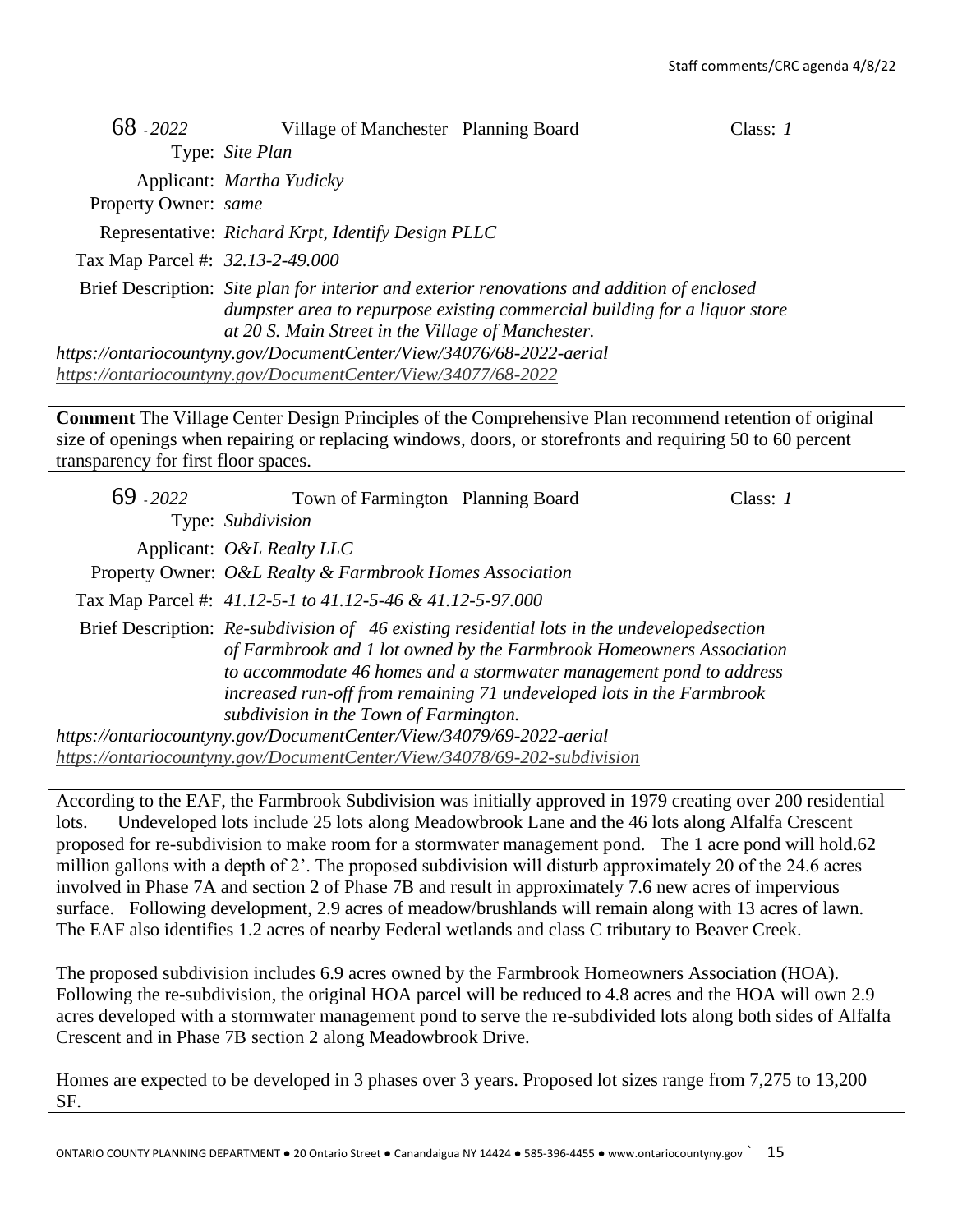## **OCSWCD Comments**

- 1. Stabilization of all disturbed areas will be needed within 7 days.
- 2. Consider 0 phosphorus fertilizer unless otherwise noted by soil testing.
- 3. Concrete truck washout is not shown on plans.
- 4. Additional detail needed regarding stormwater management facility outlet and what other system it connect with.
- 5. Consider diversion swale or other management option for runoff from increased impervious surfaces to prevent flooding of downslope residential lots and adjacent agricultural lands

| 70 - 2022                        |                                         | Town of Victor Zoning Board of Appeals                                                                                                                                                                                                                   | Class:1    |
|----------------------------------|-----------------------------------------|----------------------------------------------------------------------------------------------------------------------------------------------------------------------------------------------------------------------------------------------------------|------------|
|                                  | Type: Area Variance                     |                                                                                                                                                                                                                                                          |            |
|                                  | Applicant: Kassis Superior Sign Co Inc. |                                                                                                                                                                                                                                                          |            |
|                                  | Property Owner: Main Street Stop LLC    |                                                                                                                                                                                                                                                          |            |
| Tax Map Parcel #: 6.04-1-78.000  |                                         |                                                                                                                                                                                                                                                          |            |
|                                  |                                         | Brief Description: Area variance for additional sign area at Kohls, 439 Commerce Drive. The<br>additional sign area will adversize a brand of beauty products offered at<br>Kohls and such brand signage in prohivited by 165-6 N of the Town of Victor. |            |
| 71 - 2022                        | Town of Hopewell Planning Board         |                                                                                                                                                                                                                                                          | Class: $1$ |
|                                  | Type: Site Plan                         |                                                                                                                                                                                                                                                          |            |
|                                  | Applicant: Paul Gillette                |                                                                                                                                                                                                                                                          |            |
| Property Owner: same             |                                         |                                                                                                                                                                                                                                                          |            |
| Tax Map Parcel #: 99.00-2-59.200 |                                         |                                                                                                                                                                                                                                                          |            |
|                                  |                                         | Brief Description: Replacement of 20 SF sign at 3682 SR 5/US 20 in the Town of Hopewell.                                                                                                                                                                 |            |
|                                  |                                         | The business name is changing from Apple Blossom Self Storage to A Safe Place Storage.                                                                                                                                                                   |            |
| 72<br>$-2022$                    | Town of Hopewell Planning Board         |                                                                                                                                                                                                                                                          | Class: 1   |
|                                  | Type: Special Use Permit                |                                                                                                                                                                                                                                                          |            |
|                                  | Applicant: Patricia Albrecht            |                                                                                                                                                                                                                                                          |            |
| Property Owner: same             |                                         |                                                                                                                                                                                                                                                          |            |
| Tax Map Parcel #: 72.00-1-89.100 |                                         |                                                                                                                                                                                                                                                          |            |
|                                  | Stoddard Road in the Town of Hopewell.  | Brief Description: Special use permit for home occupation in accessory building at 4066                                                                                                                                                                  |            |

*<https://ontariocountyny.gov/DocumentCenter/View/34080/72-2022-aerial>*

The applicant owns a total of 8.2 acres. The development site is a 2.59 acre lot with a total of 2,882 SF in a number of accessory buildings, Eventual replacement of the accessory building in which the home occupation operates would disturb approximately 300 SF.

## **Comments.**

- 1- The referring body may want to consider whether any special use permit conditions are appropriate to ensure this or other home occupation(s) do not overtake the residential nature of the lot.
- 2- The EAF says the project site is 2.9 acres and the applicant owns 8.2 contiguous acres. The referring body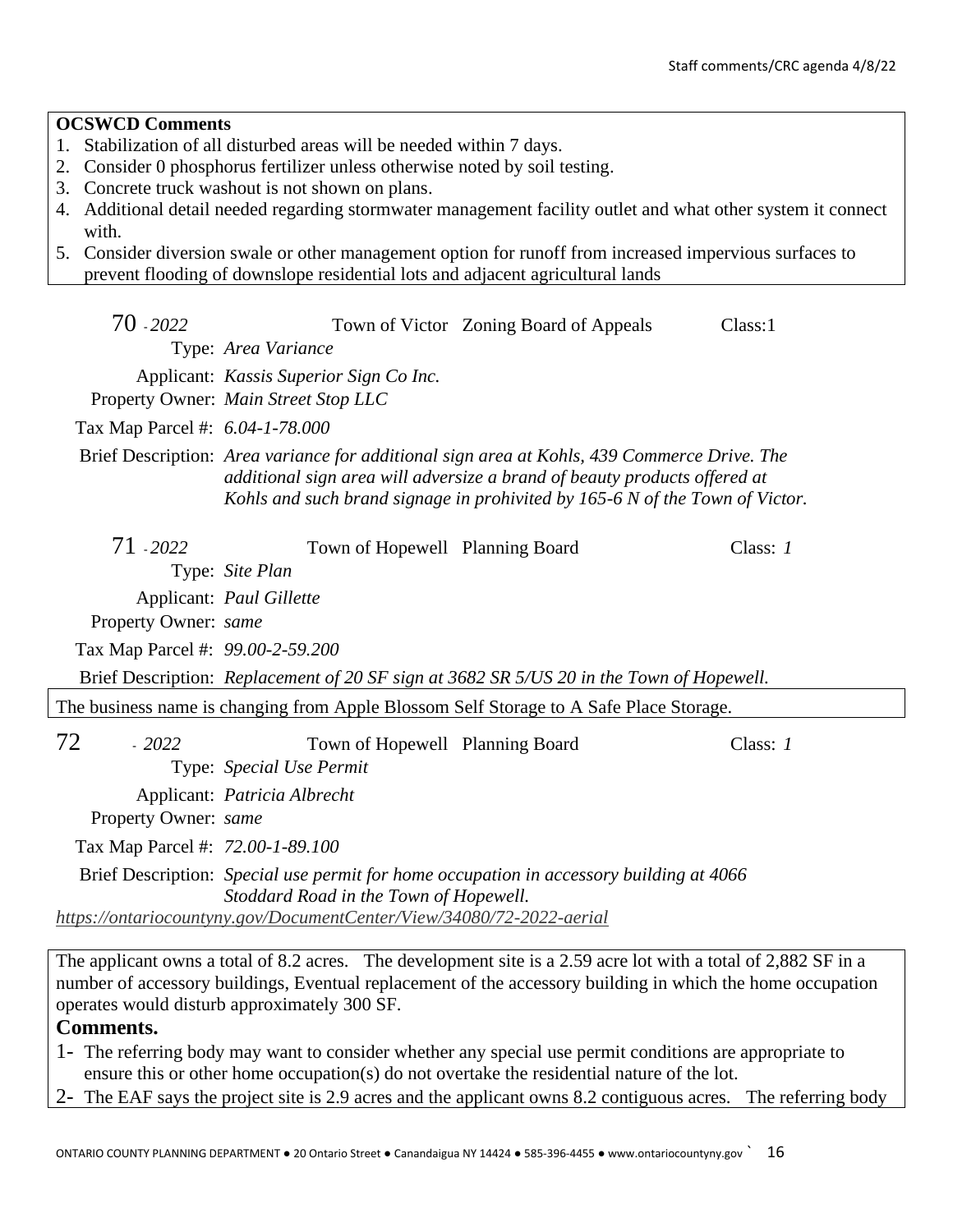may want to clarify which adjacent parcels are under joint ownership and the applicant about plans for adjacent parcel(s).

| 73 - 2022                       | Town of Hopewell Planning Board                                        |                                                                                                                                                                        | Class: $I$ |
|---------------------------------|------------------------------------------------------------------------|------------------------------------------------------------------------------------------------------------------------------------------------------------------------|------------|
|                                 | Type: Site Plan                                                        |                                                                                                                                                                        |            |
|                                 | Applicant: <i>Phil Bassage</i>                                         |                                                                                                                                                                        |            |
| Property Owner: same            |                                                                        |                                                                                                                                                                        |            |
|                                 | Representative: <i>McCormick Engineering</i>                           |                                                                                                                                                                        |            |
| Tax Map Parcel #: 99.00-2-1.210 |                                                                        |                                                                                                                                                                        |            |
|                                 | Hopewell.                                                              | Brief Description: Site plan for 6,750 SF gravel parking area expansion to provide additional<br>parking for vehicles to be serviced at 3942 SR 5/US 20 in the Town of |            |
|                                 | https://ontariocountyny.gov/DocumentCenter/View/34081/73-2022-aerial   |                                                                                                                                                                        |            |
|                                 | https://ontariocountyny.gov/DocumentCenter/View/34082/73-20222siteplan |                                                                                                                                                                        |            |

The project site is 3.1 acres. The proposed parking would disturbance .15 acres to accommodate an additional 15 parking spaces and second drive aisle along the east side of existing parking area.

Property and adjacent residential use to east are in the C-2 Low Intensity Commercial district. **Comments**

- 1. Existing buffer landscaping is on the adjacent residential property. In accordance with the special use permit requirements outlined in Town code section 806, on-site screening and landscaping are required, however, there are no guidelines for such landscaping in 806 or in Article X. The referring body may want to require on-site landscaping/fbuffering as part of this special use permit.
- 2. Town Code section 806 also requires that any unlicensed vehicle stored on-site must be screened from view

| 74 - 2022                         | Town of Hopewell Planning Board                                     |                                                                                                             | Class: $1$ |
|-----------------------------------|---------------------------------------------------------------------|-------------------------------------------------------------------------------------------------------------|------------|
|                                   | Type: Site Plan                                                     |                                                                                                             |            |
| Related Referrals: 75-2022        |                                                                     |                                                                                                             |            |
| Property Owner: <i>Jon Bagley</i> | Applicant: <i>Jay Ladue</i>                                         |                                                                                                             |            |
|                                   | Representative: Marks Engineering                                   |                                                                                                             |            |
| Tax Map Parcel #: 72.00-1-34.100  |                                                                     |                                                                                                             |            |
|                                   | CR 4 and Freshour Road in the Town of Hopewell.                     | Brief Description: Site plan and subdivision for 5 lot subdivision of 25 acre parcel at southwest corner of |            |
|                                   | https://ontariocountyny.gov/DocumentCenter/View/34083/742022-aerial |                                                                                                             |            |

*<https://ontariocountyny.gov/DocumentCenter/View/34084/74-2022-site--utility-plan>*

*<https://ontariocountyny.gov/DocumentCenter/View/34085/74-2022-subdivision>*

The proposed subdivision creates three 1.5 acres residential lots with 167' of frontage along the west side of Freshour Roand and one 2 acre corner lot with 238' of frontage on Freshour Road and 317' of frontage on CR 4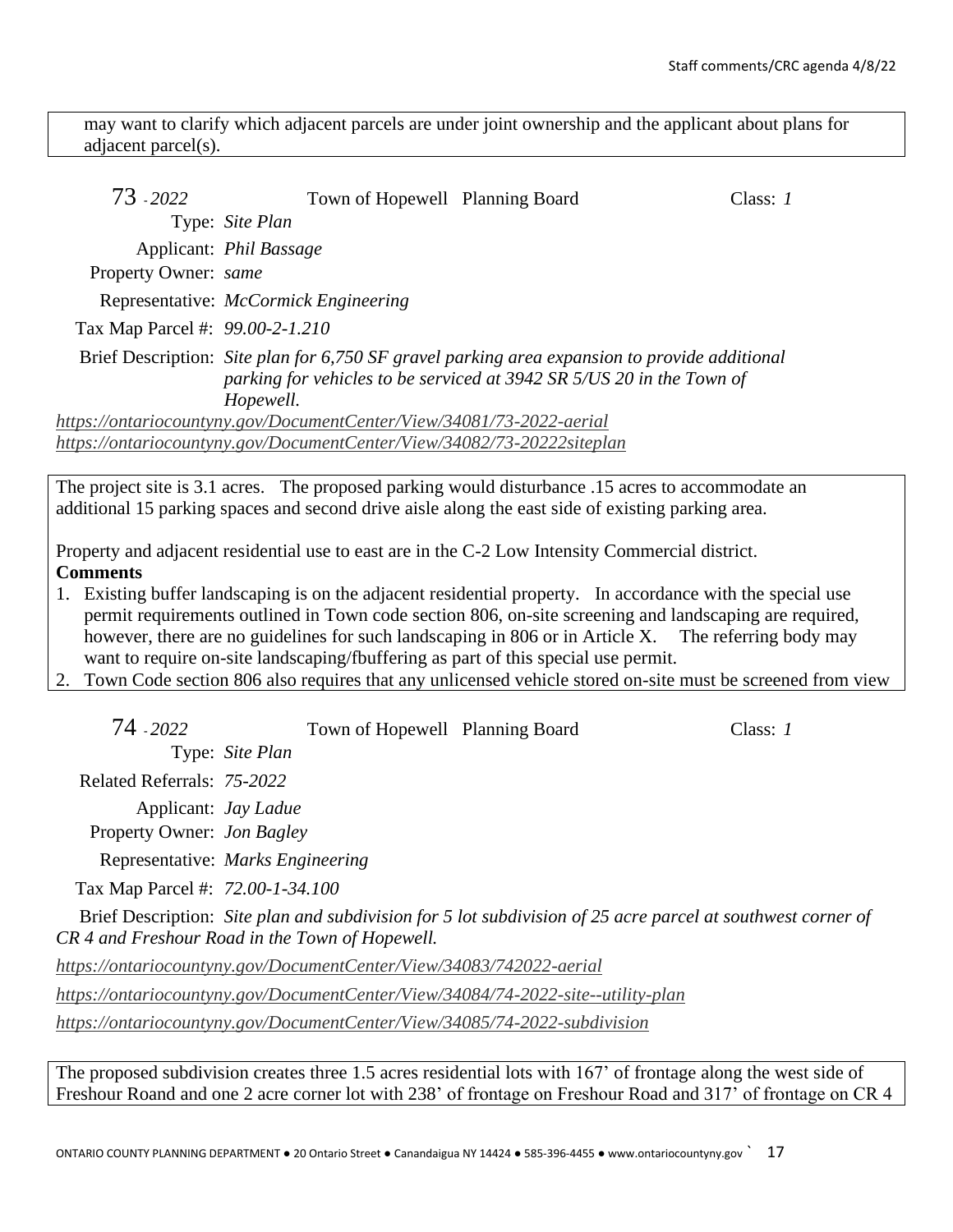that is proposed to be accessed from Freshour Road.**.** The 19 acre remainder lot indicates 17.6 acres of preserved agricultural land including lands east and west of Freshour Creek, however, there is no indication of the geographic extent of the preserved land. The remainder lot include 60' of frontage on Freshour Road at the south end of the parent parcel and a proposed home site with a driveway off CR 4. The stream corridor and southern and western property boundaries are wooded.

According to OnCor, the property and all surrounding properties are in OC Agricultural District #1. The parcel is not constrained by floodplains, wetlands, or steep slopes.

The proposed subdivision is in the Town of Hopewell Agricultural Zoning District which only allow development of 30% of prime farmlands.

# **Comments**

- 1. The deed restricted agricultural conservation area should be indicated on the subdivision map.
- 2. How will the applicant ensure the preserved agricultural land is available for agriculture?
- 3. The preserved agricultural area east of the creek is likely too small and too prone to conflicts with development for viable agricultural use.
- 4. How will the agricultural operators access preserved agricultural lands west of the creek?
- 5. The referring body may want to require that all development lots be located east of Freshour Creek and a separate agriculture preservation remainder lot that can be sold and used for agriculture, encompassing land west of the creek.
- 6. How does the proposed subdivision meet the buffer requirements of Hopewell Town Code Section 504 B.7 between proposed development lots and the agricultural preservation area?
- 7. Does the proposed driveway for the house on the remainder lot align with the existing residential use on the north side of CR 4?
- 8. Is the proposed driveway location for the corner lot far enough from the intersection?
- 9. The referring body may want to require side by side driveways to minimize the impact of residential driveways on safety and capacity of Freshour Road.

# **OCSWCD Comments**

- 1- All disturbed areas must be stabilized within 7 days
- 2- Additional row of silt fence should be considered when clearing and grading occurs near class C stream.
- 3- Consider permanent individual stormwater management practices for each lot.
- Septic Comment: Alternative systems for new construction require NYSDOH review..

| 75 2022 Town of Hopewell          |                   | Planning Board Class:                      |                                                                                                |  |
|-----------------------------------|-------------------|--------------------------------------------|------------------------------------------------------------------------------------------------|--|
|                                   | Type: Subdivision |                                            |                                                                                                |  |
| Related Referrals: 74-2022        |                   |                                            |                                                                                                |  |
| Applicant: <i>Jay Ladue</i>       |                   |                                            |                                                                                                |  |
| Property Owner: <i>Jon Bagley</i> |                   |                                            |                                                                                                |  |
| Representative: Marks Engineering |                   |                                            |                                                                                                |  |
| Tax Map Parcel #: 72.00-1-34.100  |                   |                                            |                                                                                                |  |
|                                   |                   |                                            | Brief Description: Site plan and subdivision for 5 lot subdivision at southwest corner of CR 4 |  |
|                                   |                   | and Freshour Road in the Town of Hopewell. |                                                                                                |  |
| See information at 74-2022        |                   |                                            |                                                                                                |  |